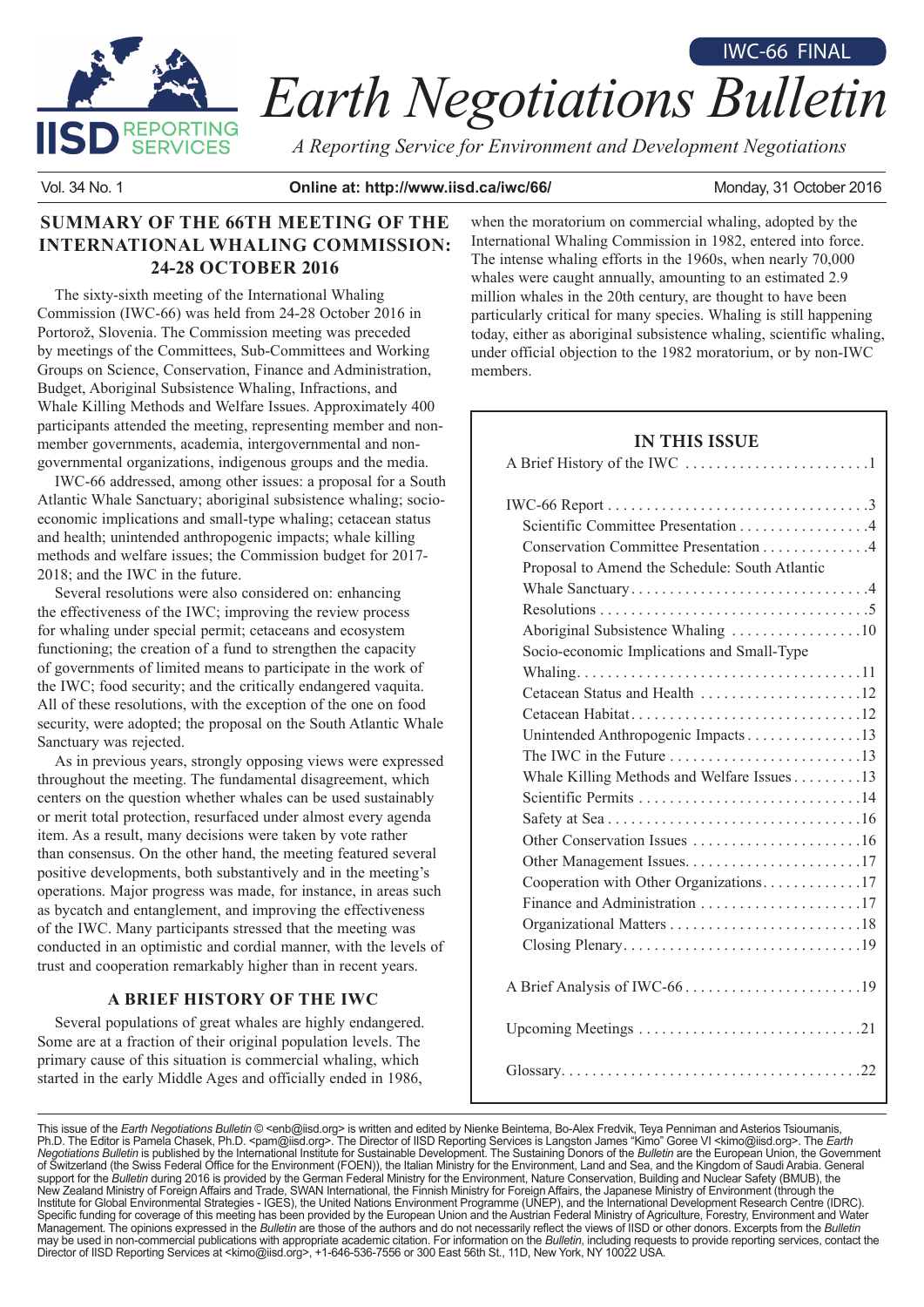<span id="page-1-0"></span>The 1946 International Convention for the Regulation of Whaling (ICRW) currently regulates whaling. Its purpose is to "provide for the proper conservation of whale stocks and thus make possible the orderly development of the whaling industry." In 1949, upon its entry into force, the Convention established the IWC. The main duty of the IWC is to keep under review and revise as necessary its legally binding Schedule to the Convention, which specifies measures to regulate whaling. These measures, *inter alia*: provide for the complete protection of certain species or stocks; designate specified areas as whale sanctuaries; set limits on the numbers and size of whales that may be taken; prescribe open and closed seasons and areas for whaling; and prohibit the capture of suckling calves and female whales accompanied by calves.

Today, the Commission also works to understand and address a wide range of non-whaling threats to cetaceans including entanglement, ship strikes, marine debris, climate change and other environmental concerns. This work includes: coordinating and, in several cases, funding conservation work on many species of cetaceans; building an international entanglement response capacity; working to prevent ship strikes; and establishing Conservation Management Plans for key species and populations. The Commission has also adopted a Strategic Plan for Whale Watching to facilitate the further development of this activity in a way that is responsible and consistent with international best practice.

Membership in the IWC is open to any country that formally adheres to the ICRW, and currently stands at 88. Each member state is represented by a Commissioner, who is assisted by experts and advisers. Since its inception, the IWC has had three main committees: Scientific, Technical, and Finance and Administration. The Technical Committee has fallen out of use, but a new Conservation Committee first met in 2004. Thirteen sub-committees have been established to address a variety of issues, including setting catch limits, aboriginal subsistence whaling, and bycatch and other anthropogenic removals. The IWC met annually until 2012, when the Commission agreed to move from annual to biennial meetings. The Scientific Committee continues to meet annually. This Committee comprises up to 200 of the world's leading whale biologists, many of whom are nominated by parties.

The information and advice of the Scientific Committee form the basis on which the Commission develops the whaling regulations in the Schedule. Schedule amendments require a three-fourths majority vote, in contrast with resolutions, which require a simple majority. The outcomes adopted by the Commission are implemented through the national legislation of the parties.

The IWC decided at its meeting in 1982 to establish a moratorium on commercial whaling of all whale stocks. Japan, Peru, Norway and the USSR lodged objections to the moratorium, rendering it not binding on them. Japan later withdrew its objection. Iceland did not lodge an objection, but withdrew from the IWC in 1992. It rejoined in 2002, with a retroactive objection to the moratorium, and resumed its whaling programme in 2006. Today, only Norway, Iceland and Japan are considered whaling nations, with Norway and Iceland referring to their respective objections, and Japan undertaking scientific whaling, which is allowed under the Convention as "special permit" whaling. In addition, some aboriginal communities in Denmark (Greenland), the Russian Federation, St. Vincent and the Grenadines, and the US (Alaska) engage in subsistence whaling.

In addition to the moratorium, two whale sanctuaries have been created: in the Indian Ocean (1979) and in the Southern Ocean (1994).

Between 1994 and 2007, the Scientific Committee concentrated on a comprehensive assessment of whale stocks. This resulted in the development of the Revised Management Procedure (RMP), which would be used in setting catch limits for different whale populations in case the moratorium were to be lifted. The RMP was accepted and endorsed by the IWC in 1994, but has not yet been implemented, pending the negotiation of a Revised Management Scheme (RMS). This RMS would set out a framework for inspection and observation to ensure compliance with the RMP. These negotiations proved challenging and in 2007 the Commission recognized that it had reached an impasse and the moratorium has remained in place.

According to IWC data, of the 1,713 whales reported caught in 2015, almost half were caught by Norway and Iceland under their objection to the moratorium: Norway caught 660 minke whales and Iceland caught 155 fin whales and 29 minke whales. Japan reported taking 520 whales under special permit: 405 minke (335 in the Antarctic), 90 sei and 25 Bryde's whales. This is a significant drop compared to peak year 2005, when 1,282 whales were caught under scientific whaling programmes by Japan and Iceland, with Japan catching the vast majority, mostly minke whales, but also sei, Bryde's, fin and sperm whales. In 2015, aboriginal subsistence whalers caught 355 whales, primarily minke whales (139, Greenland), grey whales (125, Chukotka, Russia) and bowhead whales (49, Alaska, US).

**IWC-57:** At IWC-57 in June 2005, the IWC rejected proposals by Japan to broaden the option of voting by secret ballot, revise the RMS so as to lift the moratorium, remove the existing Southern Ocean Sanctuary, and allow the yearly taking of 150 minke whales by coastal communities. A proposal by Brazil and Argentina for a South Atlantic Sanctuary did not obtain the required three-fourths majority. However, a resolution was passed that strongly urged the Government of Japan to withdraw or revise its proposal on catches for scientific purposes in the Antarctic.

**IWC-58:** At IWC-58 in June 2006, delegates recognized that the issue of advancing the RMS had reached an impasse. A proposal by Brazil and Argentina for a South Atlantic Sanctuary was not put to a vote. Japan's proposals to allow the yearly taking of 150 minke whales by coastal communities and to abolish the Southern Ocean Sanctuary were again defeated. The Commission adopted the St. Kitts and Nevis Declaration proposed by Japan and several other countries, which declared a commitment to "normalizing the functions of the IWC."

**CONFERENCE FOR THE NORMALIZATION OF THE IWC:** A "Conference for the Normalization of the IWC" was held in Tokyo, Japan, in February 2007. The meeting aimed to "put forward specific measures to resume the function of the IWC as a resource management organization." Although Japan had invited all IWC members, only 35 countries attended the meeting, which was not officially sanctioned by the IWC. The meeting resulted in a series of recommendations to the IWC at its 2007 meeting, including a request for secret ballots and Japan's proposal on coastal takes of minke whales. However, differences remained at the sessions held in 2007 and 2008.

**IWC-59 AND IWC-60:** At IWC-59 in 2007, the proposal by Brazil and Argentina for a South Atlantic Sanctuary was again put to a vote, but failed to obtain the required three-fourths majority. At IWC-60 in 2008, delegates established a number of additional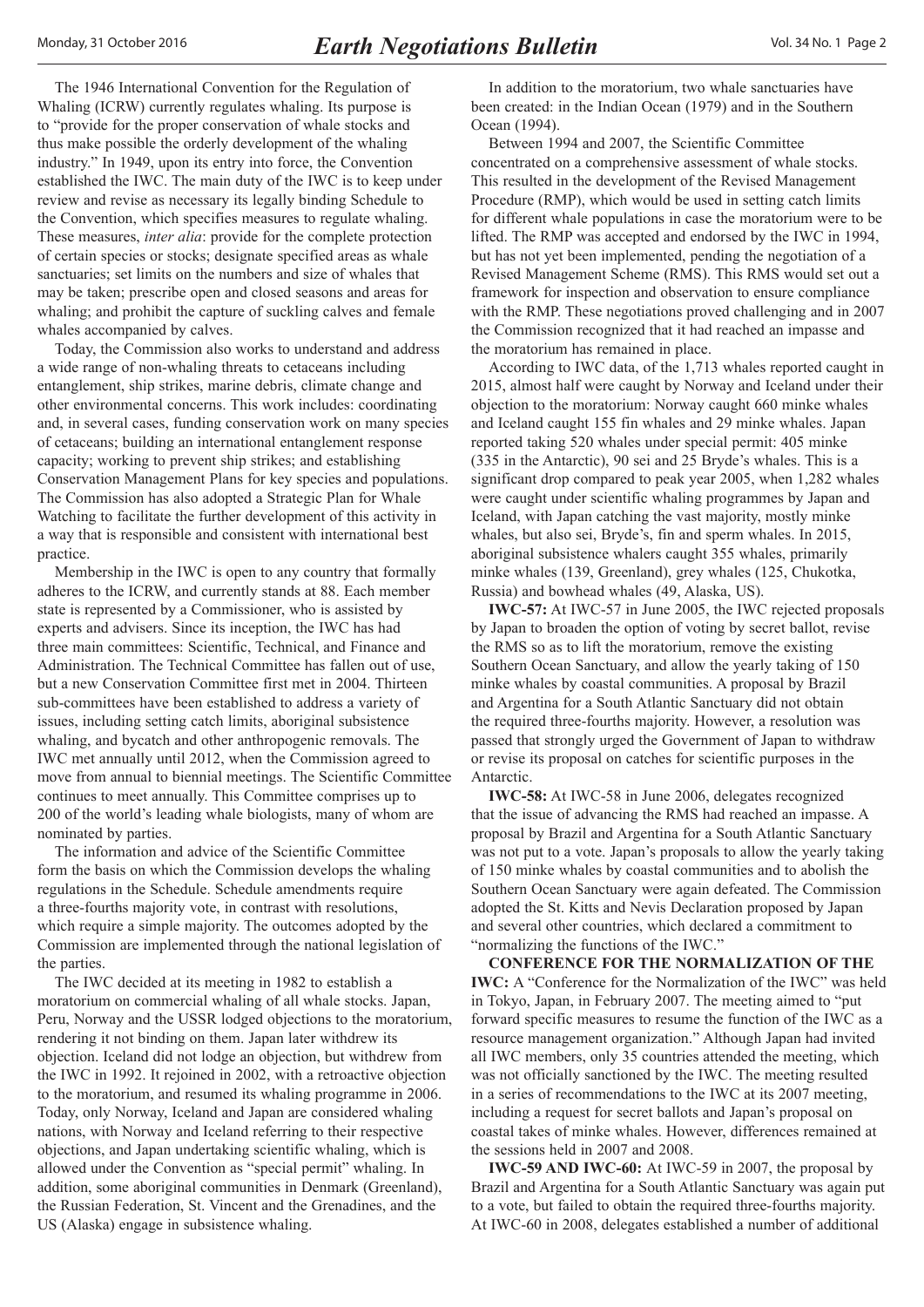<span id="page-2-0"></span>sub-committees to address various issues. The meeting also established by consensus a Small Working Group to facilitate further discussions or negotiations on the future of the IWC.

**IWC-62:** The "Future of the IWC" process ended in 2010 and resulted in a number of recommendations to IWC-62, which was held in Agadir, Morocco, in 2010. At this meeting, delegates were unable to reach consensus on a number of important issues, including: continuation of the moratorium; special permit whaling; catch limits; sanctuaries; aboriginal subsistence whaling; and trade. Japan indicated that a main stumbling block was the demand that Japan end its Antarctic whaling programme within a set timeframe, when Japan had already agreed to reduce its quota from 935 whales in 2010 to 200 whales in 2020.

**IWC-63:** At IWC-63 in 2011, delegates agreed on measures to improve the effectiveness of operations within the IWC, and on a new experimental procedure relating to the participation of non-governmental organizations (NGOs) in its plenary sessions. It made no changes to the present limits regarding aboriginal subsistence whaling. The meeting reached an impasse on the creation of a South Atlantic Sanctuary.

**IWC-64:** At IWC-64 in 2012, among other things, delegates endorsed a significant list of recommendations about whale welfare, rejected Japan's proposal to allow coastal takes of minke whales, and approved increased quotas for several aboriginal subsistence hunts, except Greenland's. The proposal for a South Atlantic Sanctuary was once again rejected.

**IWC-65:** IWC-65, held in 2014, adopted increased four-year catch limits for Greenland aboriginal subsistence whaling. It also adopted resolutions on, *inter alia*: improving the process for aboriginal subsistence whaling in the future through a more consistent and long-term approach; enhancing collaboration on the conservation of migratory cetaceans with other relevant intergovernmental organizations; and civil society participation and transparency. Proposals to create a South Atlantic Sanctuary and to permit the coastal take of minke whales by small-type whaling vessels in Japan were not adopted.

IWC-65 also passed a resolution on special permits that included instructions to the Scientific Committee and a request on the conditions that must be met and the steps that must be taken before special permits are issued. This latter resolution had been proposed in reaction to the UN International Court of Justice (ICJ) ruling of 2014. This ruling was in response to a case Australia brought against Japan in 2010, alleging that Japan's continued pursuit of a large-scale whaling programme under special permit in the Antarctic is a breach of obligations assumed by Japan under the ICRW, as well as its other international obligations for the preservation of marine mammals and the marine environment. In 2014, the ICJ ruled against Japan, arguing that Japan's scientific objectives do not justify the large numbers taken. The ICJ ordered a temporary halt to the activities around Antarctica. Shortly thereafter, Japan announced that it would resume its scientific whaling programme in the Northwest Pacific, and in 2015, announced it would launch a new scientific programme in the Antarctic.

**OTHER RELEVANT MEETINGS:** Whale conservation is also addressed under other multilateral treaties, such as the Convention on International Trade in Endangered Species of Wild Fauna and Flora (CITES). Almost all great whale populations managed by the IWC are listed in CITES Appendix I (species threatened with extinction; trade only permitted in exceptional circumstances). In 2002 parties to CITES rejected proposals to downlist populations of minke and Bryde's whales from Appendix I to Appendix II (species not necessarily threatened with extinction, but in which trade must be controlled). In 2004,

CITES parties rejected by secret ballot Japan's draft resolution urging the completion and implementation of the RMS and its proposal to downlist three stocks of minke whale from Appendix I to Appendix II. In 2007, CITES parties decided that no cetacean species should be subject to periodic review (relating to potential downlisting) while the IWC moratorium is in place. In 2016 CITES parties discussed the potential deletion of that decision, but in the end decided to retain it.

The Convention on the Conservation of Migratory Species of Wild Animals (CMS), at its seventh Conference of the Parties (COP-7) in 2002, decided to list fin, sei and sperm whales in CMS Appendices I and II, and Antarctic minke, Bryde's and pygmy right whales in Appendix II. Three years later, at CMS COP-8, parties adopted resolution 8.22 on cetacean conservation, which urges the integration of cetacean conservation into all relevant sectors and encourages cooperation between the CMS Secretariat and Scientific Council and the IWC and other international bodies.

In 2007, the Pew Environment Group launched its Whale Conservation Project, in response to efforts by parties to the IWC to address some of the highly controversial issues that had polarized discussions for many years. The Project aimed to advance solutions that could enhance whale conservation and help the IWC meet its reform objectives. In 2007, 2008 and 2009, three Pew-sponsored meetings were held, including in Tokyo, Japan, to feed into the debate. The meetings brought together whaling experts and civil society, as well as eminent individuals with broad experience in international policy and diplomacy, representing various sides of the debate. The meetings resulted in a set of recommendations presented to IWC-61 in 2009.

# **IWC-66 REPORT**

On Monday, 24 October, IWC Chair Bruno Mainini (Switzerland) opened the meeting.

Irena Majcen, Minister of the Environment and Spatial Planning, Slovenia, highlighted the 70th anniversary of the IWC, noting that while there are divergent views regarding the conservation and management of whales, convergence exists on other agenda items, such as marine pollution. She underscored the importance of designating marine protected areas and sanctuaries within and beyond national jurisdiction, and the role of the IWC in the sustainable management of whales.

Darja Bavdaž Kuret, Slovenian State Secretary of Foreign Affairs, stressed that her country is striving to conserve endemic species of plants and animals, and to raise awareness on the importance of biodiversity. She highlighted the 2030 Agenda for Sustainable Development and its Sustainable Development Goals, and the Paris Agreement on climate change as a global push towards sustainable development that requires international cooperation.

Meira Hot, Deputy Mayor of the host municipality of Piran, drew attention to the work of Morigenos, the Slovenian Marine Mammal Society, on scientific research and public awareness regarding cetaceans and marine protection. She noted her country's increasing awareness of the importance of protecting marine life and processes even though whales only occasionally visit the Slovenian coast.

Illustrating the extensive intersessional activity and collective expertise gained during the IWC process, Simon Brockington, IWC Executive Secretary, highlighted the numerous workshops organized around the world. He also expressed praise for the hard work of the Slovenian government in making its country IWC's "second home" in past years.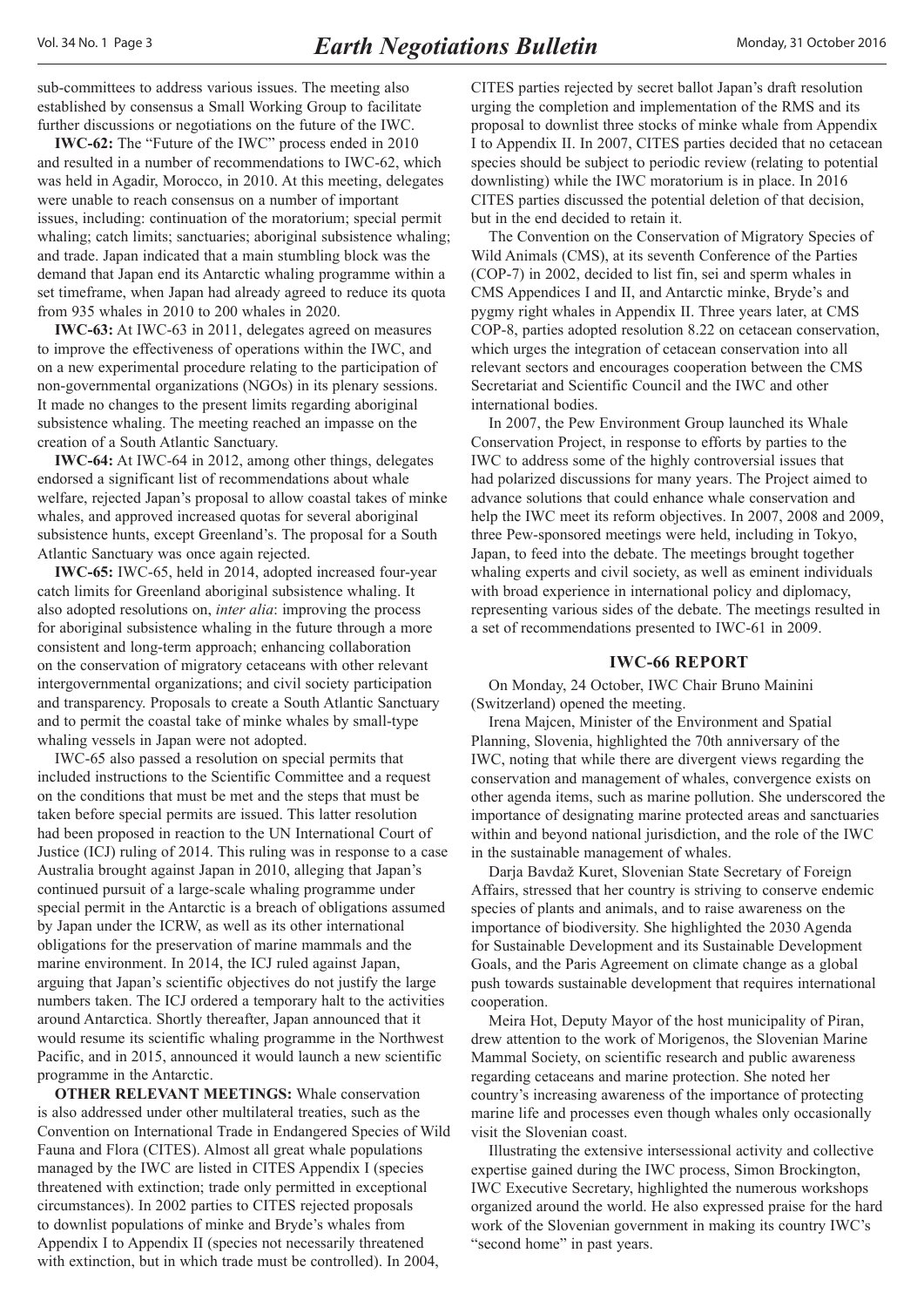<span id="page-3-0"></span>**OTHER MATTERS:** On Monday, IWC Chair Mainini announced that opening statements by IWC Commissioners had been received in writing and would be included in the meeting report.

Josh Frydenberg, Minister for the Environment and Energy, Australia, emphasized, *inter alia*: keeping the global moratorium in place; the draft resolution by Australia, New Zealand and the US to bring the IWC in line with other multilateral environmental agreement (MEA) bodies, and Australia's commitment of AU\$200,000 to progress that work; the need for IWC to have greater engagement and responsibility regarding special permit whaling; support for the proposed establishment of a South Atlantic Whale Sanctuary (SAWS); and Australia's provision of AU\$1.5 million for the IWC Southern Ocean Research Partnership.

Recalling that voting rights at IWC meetings are dependent on payments of IWC contributions, IWC Executive Secretary Brockington stated that the voting rights of 15 member states had been suspended.

Delegates then reviewed the list of IWC-66 documents and resolutions (IWC/66/02). The US drew attention to the resolution it had tabled on the critically endangered vaquita, stressing the need to align IWC work with that of other relevant organizations, including CITES.

Delegates adopted the meeting agenda (IWC/66/01Rev), with Antigua and Barbuda expressing concern that the agenda lacked a balanced representation of the issues under consideration by the IWC.

On Tuesday, IWC Executive Secretary Brockington reported that all credentials had been approved.

#### *SCIENTIFIC COMMITTEE PRESENTATION*

On Monday, Scientific Committee Chair Caterina Fortuna (Italy) presented the reports on the Committee's work over the last biennium (IWC/66/Rep01, 2015 and 2016). She presented the new format for recommendations and ongoing cooperation with numerous international conventions and organizations. Among the issues addressed in the report, she highlighted, *inter alia*:

- general assessment- and implementation-related matters, underscoring the relevance of the RMP approach;
- non-deliberate human-induced mortality of cetaceans, including bycatch of large whales and small cetaceans, entanglement and ship strikes;
- the Aboriginal Whaling Management Procedure approach, accompanied by management advice;
- whale stocks assessments, including for Antarctic minke whales, Southern Hemisphere humpback and blue whales, North Pacific blue, humpback, sei, right and gray whales, and Arabian Sea humpback whales;
- environmental concerns as potential and actual threats to cetaceans that include chemical pollution, oil spill impacts, cetacean diseases of concern, stranding and mortality events, climate change, marine debris and litter, chemical spills, and effects of anthropogenic sound;
- ecosystem modeling;
- work on small cetaceans;
- whale watching activities and impact assessment;
- work on special permits, including updating Annex P to the Convention (Process for the Review of Special Permit Proposals and Research Results from Existing and Completed Permits) and two expert panel reviews;
- sanctuaries, including a review of the SAWS proposal; and

• Conservation Management Plans (CMPs), including support for existing CMPs, potential candidates for new ones, CMPs for small cetaceans and threat-based CMPs.

In the ensuing discussion, Switzerland highlighted progress on transparency of decision making; Mexico welcomed the work plan; Guinea hoped the report would guide future decision making; Monaco emphasized increased synergy; Antigua and Barbuda asked about the intention and reason for collaborative efforts with the International Maritime Organization (IMO); and Denmark noted as an achievement of the Scientific Committee that sustainability of catch limits had not been controversial since 2009.

#### *CONSERVATION COMMITTEE PRESENTATION*

On Monday, Lorenzo Rojas-Bracho (Mexico), Chair of the Conservation Committee, introduced the Committee's report (IWC/66/Rep05), including the Strategic Plan 2016-2026. He highlighted collaboration initiatives with other committees, such as through the IWC Joint Conservation and Scientific Committee Working Group; and with other international organizations such as the IMO, the UN General Assembly, the UN Environment Programme (UNEP), the Food and Agricultural Organization of the UN (FAO), CMS and the Biodiversity Liaison Group. He explained that the Committee had made significant progress in addressing issues affecting cetaceans, including ship strikes, bycatch and sanctuaries.

The Netherlands, on behalf of the European Union states who are IWC members (hereafter: the Netherlands, on behalf of the EU), expressed hope that the Committee's Strategic Plan would contribute to the recovery of cetacean populations worldwide. The UK announced its contribution of £15,000 to the Voluntary Conservation Fund to help develop a handbook on whale watching. Monaco noted the Committee's increasing international recognition for its expertise on bycatch as well as marine anthropogenic sound and waste.

# *PROPOSAL TO AMEND THE SCHEDULE: SOUTH ATLANTIC WHALE SANCTUARY*

On Monday, Brazil introduced the proposal to establish a SAWS (IWC66/09) and the associated management plan (IWC66/08Rev). Sarney Filho, Minister of Environment, Brazil, speaking on behalf of the proposal's co-sponsors Brazil, Gabon, South Africa, Argentina and Uruguay, called the SAWS initiative a mature proposal, which has been revised and refined over many years. He dismissed concerns regarding food security impacts, saying the sanctuary will benefit coastal states, and emphasized broad support, including more than one million signatures from civil society. Noting the IWC's 70th anniversary and 15 years' passage since the SAWS was first proposed, he said it was "high time" for the IWC to take this crucial step.

Uruguay presented a short video about a Uruguayan cetacean sanctuary created in 2013. The video highlighted the power of youth engagement and community empowerment. South Africa emphasized positive economic benefits, including poverty alleviation in communities where new whale watching opportunities could help replace lost mining jobs, and stressed the need to protect whales in adjacent high seas. Gabon dismissed as myth the idea that the whales are "eating all the fish," noting that the whales feed in higher latitudes, and pointing to overfishing, including illegal, unreported and unregulated fishing, as the reason for fish stock declines. He further emphasized the fruitful collaboration between South America and Africa on this proposal. Argentina highlighted the SAWS as: an effective tool to maintain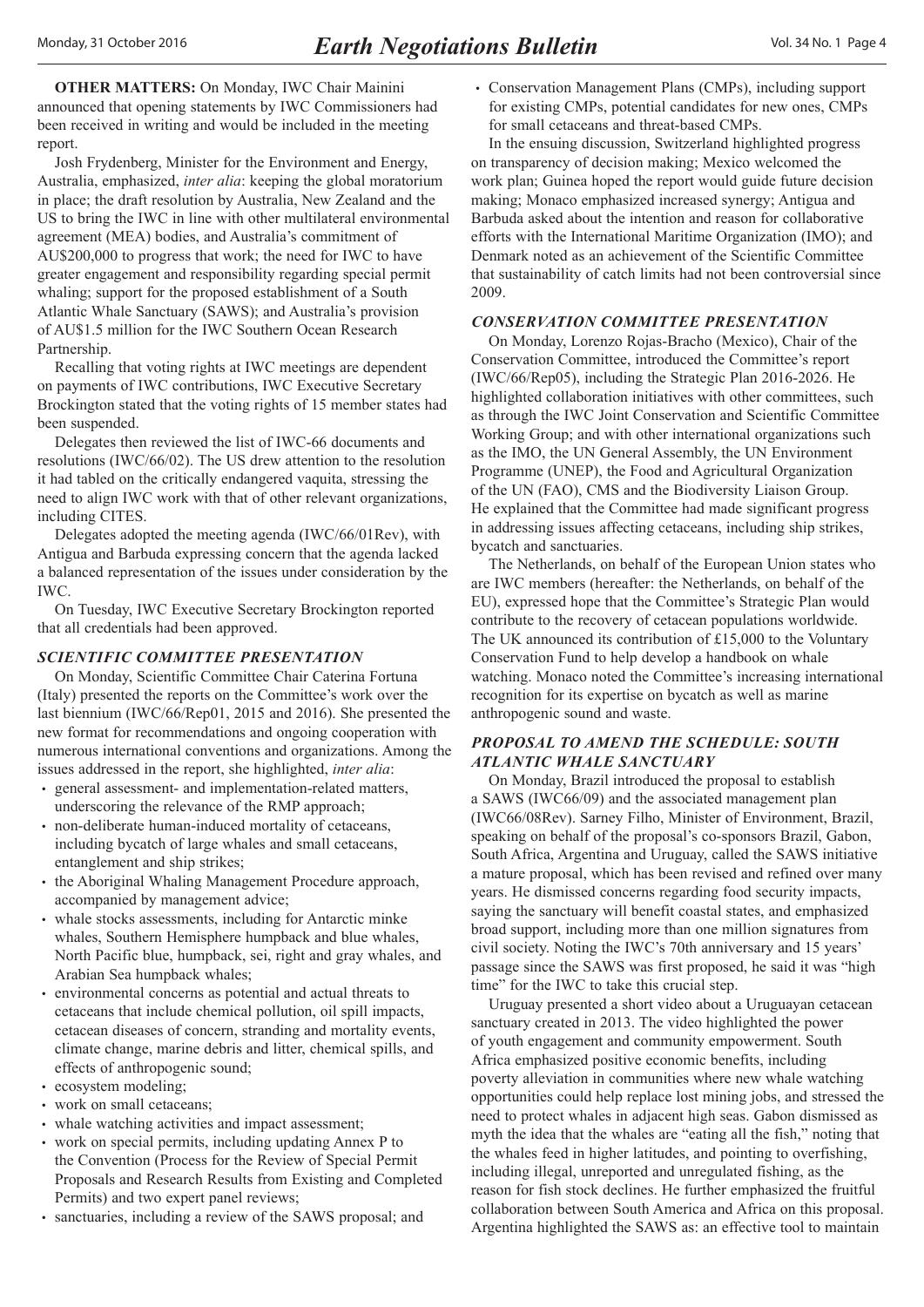<span id="page-4-0"></span>and increase whale populations, mitigate threats and encourage non-lethal research, especially among developing countries; and a general framework to develop local measures.

Scientific Committee Chair Fortuna noted the Committee's role in providing advice on sanctuaries and sanctuary proposals. Highlighting the Committee's conclusions and recommendations contained in its 2016 report (IWC/66/Rep01), she said the Committee agrees that a sanctuary such as the SAWS has, in principle, the potential to encourage collaboration and to facilitate development of coordinated scientific research and monitoring programmes relevant to meet IWC management and conservation goals.

Conservation Committee Chair Rojas-Bracho noted that the sanctuary is consistent with existing measures to protect whales and, with the precautionary approach, may help fulfil existing commitments related to biodiversity and climate change.

India, Mexico, Monaco, the US, Chile, Australia, and the Netherlands, on behalf of the EU, supported the proposal.

Mexico highlighted the recommendations by the Scientific and Conservation Committees. The US underscored benefits to local coastal communities, noting that previous concerns regarding the establishment of the sanctuary have been addressed and urging for the establishment of national sanctuaries for whales. The Netherlands, on behalf of the EU, commended the co-sponsors for developing a comprehensive proposal that has the potential to encourage collaboration and stimulate research. Spain highlighted the endorsement of the management plan by the Scientific Committee. Australia stressed that all SAWS range states that are IWC members support the proposal as well as potential benefits, noting that the proponents have gone through the proper process ensuring that the Scientific Committee is fully engaged. Monaco said that sanctuaries are proven effective tools to restore stocks and enhance cooperation in non-lethal research.

Japan, Antigua and Barbuda, Guinea, Iceland, Norway, the Russian Federation, and the Republic of Korea opposed the proposal.

Japan and the Republic of Korea reiterated their position regarding the principle of sustainable utilization of marine living resources, noting that sustainable use is perfectly consistent with environmental protection. Japan stressed that since the sanctuary is based on the idea of total protection of whales, his country is not able to support the proposal, suggesting instead regional activities and cooperation in the form of a memorandum of understanding. The Republic of Korea added that the establishment of an additional sanctuary is a unilateral measure. Noting that the proposal has been on the agenda for a long time and that it runs contrary to ICRW Article V (on amending provisions of the Convention), Iceland said that there is no need for additional protection measures, such as the establishment of a sanctuary. The Russian Federation distinguished between establishing global sanctuaries and local ones, such as in hotspots, noting his country does not support the former. Antigua and Barbuda remarked that neither proponents nor opponents of the sanctuary have presented any scientific evidence in support of their positions, and suggested asking the Scientific Committee for a comprehensive review of whether or not sanctuaries are a useful management tool. Guinea felt there was no need to establish the sanctuary, as the moratorium already provides for complete protection.

The World Cetacean Alliance emphasized whale watching job creation and income potential, citing southern right whale-related tourism in Patagonia. The International Union for Conservation of Nature and Natural Resources (IUCN) said a motion at the recent

2016 World Conservation Congress in support of the SAWS received support from 95% of governments and 98% of NGOs in attendance.

In conclusion, Brazil noted a diversity of opinions and suggested deferring a decision on the proposal until Tuesday to allow opportunity for informal discussions.

On Tuesday, in a vote requiring a three-fourths majority to pass, the proposal was rejected with 38 members voting in favor, 24 opposing and 2 abstaining.

Referencing recent Nobel Prize winner Bob Dylan, Brazil urged delegates to "stay forever young" when they vote again on the proposal at IWC-67 in Brazil. Denmark explained that her vote to approve the proposal was based on the agreement of the SAWS range states, but that it should not set a precedent on her position for the establishment of other sanctuaries in regions where coastal states are in disagreement. Costa Rica specified that migratory routes of whales would have been protected by the sanctuary, and recalled the 2016 IUCN Congress's support for the proposal. New Zealand drew attention to the proposal's inclusion of a management plan to enhance conservation and management activities, non-lethal research, education, and economic development of coastal communities. Kenya explained its vote against the proposal due to the unclear recommendations contained in the Scientific Committee report.

*Final Outcome:* IWC-66 rejected the proposal to establish a SAWS.

#### *RESOLUTIONS*

**ENHANCING THE EFFECTIVENESS OF THE IWC:** On Monday, Australia introduced the draft resolution on enhancing the effectiveness of the IWC (IWC/66/10), proposed by Australia, New Zealand and the US. He explained the resolution focuses on how the IWC operates rather than on its scope. In addition to the US pledge of US\$20,000, he announced AU\$200,000 to the IWC's performance review process. The Netherlands, on behalf of the EU, expressed support for the comprehensive independent review of the IWC's institutional and governance structure, including its financial procedures and rules. Mexico, Brazil and the US also supported the resolution, while Iceland and Japan expressed reservations. Reassuring Commissioners that the reviewers will not comment on past decisions or present policy, Monaco said the performance review is in line with best practices of other multilateral treaties.

An informal drafting group was established to work on the draft resolution.

On Thursday, the US reported back from the drafting group on a revised draft resolution (IWC/66/10Rev), submitted by Australia, Brazil, Mexico, New Zealand and the US. He drew attention to a new paragraph in the preamble, recognizing different views concerning the priority of the IWC's objectives and mandates. He further summarized main changes in the operative paragraphs and said that rather than creating a new working group, a steering group representing a range of views, selected during IWC-66, will nominate a panel of three independent reviewers in consultation with the IWC Chair and Vice-Chair. The review panel will submit a report in accordance with the annexed terms of reference for discussion at IWC-67, and the Working Group on Operation Effectiveness will submit a proposal to guide the IWC in responding to the recommendations of the review.

IWC-66 adopted the resolution by consensus.

On Friday, Chair Mainini invited parties to take part in the Steering Group. The IWC accepted the offers from the US, Costa Rica, Australia, Monaco, India and Switzerland.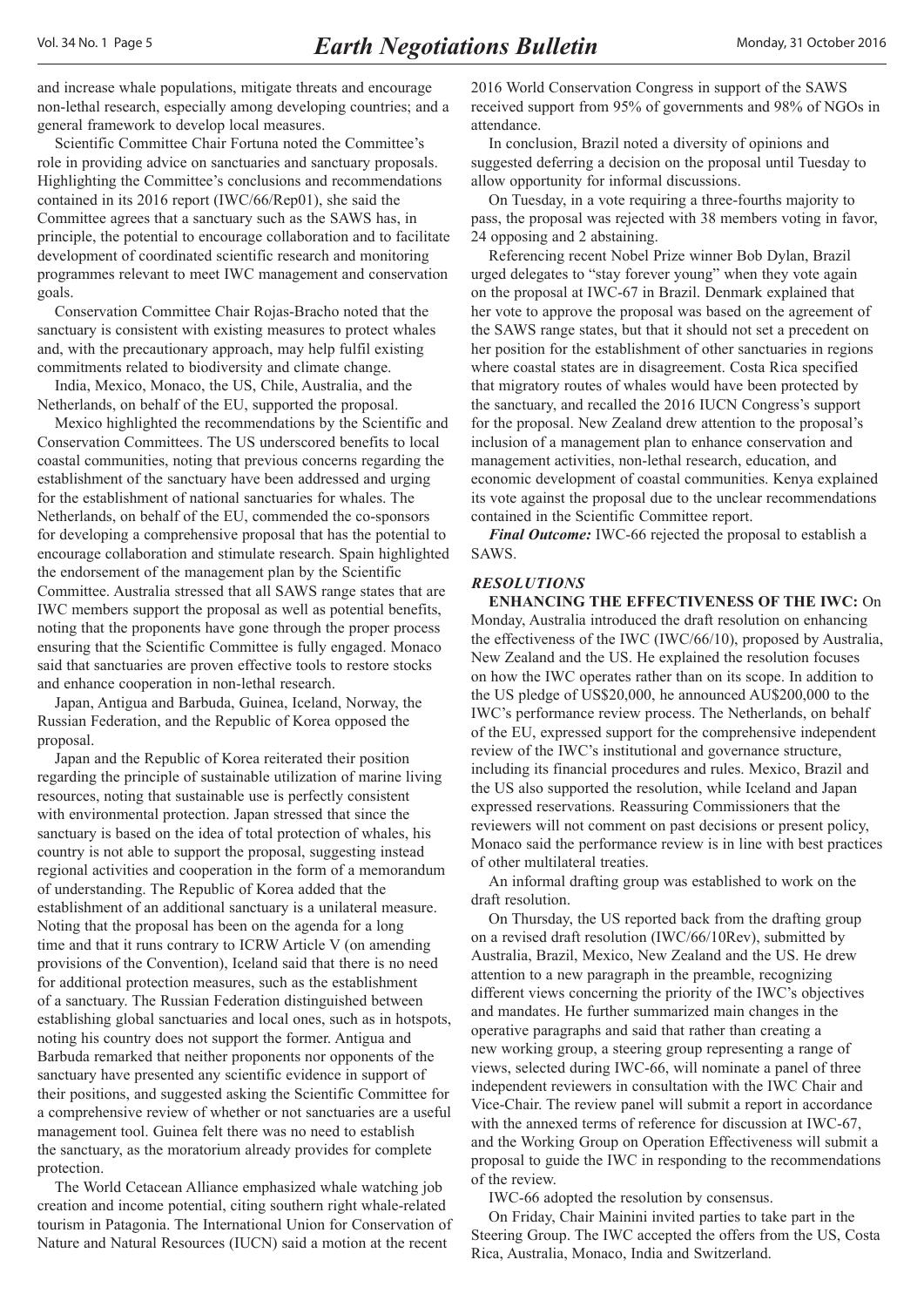*Final Outcome:* In its Resolution IWC/66/10Rev, the IWC:

- agrees to a comprehensive, independent review of the Commission's institutional and governance arrangements, based on terms of reference contained in the annex to the resolution;
- calls upon contracting governments to make voluntary contributions to support this review;
- agrees to establish at IWC-66 a Steering Group to select a panel to conduct the review in the intersessional period;
- agrees that the review will be conducted by a panel of three independent reviewers selected by the Steering Group, in consultation with the Chair and Vice-Chair of the Commission;
- agrees that the review panel will submit a report to the Executive Secretary for discussion at IWC-67;
- agrees that the Secretariat will circulate the report to contracting governments and accredited observers, and to the Working Group on Operational Effectiveness; and
- requests that this Working Group consider the report and submit a proposal to guide the Commission in responding to the recommendations of the review at least 60 days in advance of IWC-67.

**IMPROVING THE REVIEW PROCESS FOR WHALING UNDER SPECIAL PERMIT:** On Monday, Australia presented the draft resolution on improving the review process for whaling under special permit (IWC/66/11), proposed by Australia and New Zealand. He said more work was needed in this area, recalling Japan's resumption of special permit whaling in the Southern Ocean despite the ICJ ruling in 2014 that this was illegal. He said the resolution suggests the creation of a small working group under the Commission that would further elaborate the review process and help interpret the Scientific Committee's "highly technical" advice on the issue.

New Zealand suggested establishing an informal drafting group to fine-tune the draft text. Scientific Committee Chair Fortuna elaborated on recent Scientific Committee work in this area, noting that it is a matter of high priority.

India, the US and the Netherlands, on behalf of the EU, supported the draft resolution. Acknowledging that there are fundamentally different views on whales and whaling, Japan emphasized its commitment to addressing all of the Scientific Committee's concerns "in a faithful manner." He urged making the draft resolution "perfectly consistent with the ICRW and the Schedule," and offered to be part of the informal drafting group addressing this issue.

Monaco stressed that ICRW Article VIII (Whaling under Special Permit) was written 70 years ago, long before major advances regarding non-lethal whale research, underscoring that the recent ICJ ruling stated that Article VIII does not allow proponents to make unilateral decisions based on their own evaluations of "scientific purposes."

The Australian Marine Conservation Society, speaking on behalf of many NGOs, noted that special permit whaling has only been used since the moratorium and is an anachronism that should be removed since it does not offer anything that cannot be obtained through non-lethal means. He underscored that the ICJ ruling notes that the IWC is an evolving body and that state parties have a duty to cooperate with the IWC.

Noting his opposition to the proposed resolution, the IWMC World Conservation Trust stressed that Article VIII is a specific, authorized provision and it cannot be viewed as a loophole.

On Thursday, Australia reported on the results of the drafting group's deliberations (IWC/66/11Rev), noting: a provision for parties to self-nominate onto the Standing Working Group;

improved balance of views to assist IWC in decision making about special permits; and greater clarity about the terms of reference.

Declining his support, Japan said the resolution would: further restrict contracting governments' rights under Article VIII; add additional mechanisms beyond paragraph 30 of the Schedule (which states that contracting governments shall provide the IWC Secretary with proposed scientific permits before they are issued and in sufficient time to allow the Scientific Committee to review and comment on them); and change the Convention's intention. He reaffirmed Japan's commitment to sharing information and scientific aspects of its research.

Antigua and Barbuda expressed concern that the IWC is being reduced to non-binding directives; urged withdrawal of the resolution; and recommended the IWC create a working group or ask the Bureau to review resolutions in advance for consistency with the IWC's legal framework.

The Netherlands, on behalf of the EU, said the revision helped clarify objectives.

Lacking consensus, the draft resolution was put to a vote requiring a simple majority and was adopted with 34 members in favor, 17 opposed and 10 abstaining.

On Friday, Chair Mainini invited delegates to take part in the Standing Working Group. The IWC accepted the offers from Australia, the US, New Zealand and Costa Rica, encouraging others to also join this group.

*Final Outcome:* In its Resolution IWC/66/11Rev, the IWC, *inter alia*:

- agrees to establish a Standing Working Group to consider the reports and recommendations of the Scientific Committee with respect to all new, ongoing and completed special permit programmes, and report to the Commission;
- requests contracting governments to provide members of the Scientific Committee unrestricted and continuing access to all data collected under special permit programmes;
- instructs the Scientific Committee to inform the Commission as to whether Scientific Committee members had unrestricted and continuing access to data collected under special permit programmes, and analyses thereof;
- agrees that the Commission will form its own view regarding: whether the review process has adequately followed the instructions set out in Annex P of the Convention (procedure for issuing special permits) and any additional instructions provided by the Commission; whether the elements of a proposed special permit programme, or the results reported from an ongoing or completed special permit programme, have been adequately demonstrated to meet the criteria set out in the relevant terms of reference in Annex P, and any additional criteria elaborated by the Commission; and any other relevant aspect of the new, ongoing or completed special permit programme and review in question; and
- agrees that the Commission will: provide any recommendations or advice it considers appropriate to the responsible contracting government regarding any aspect of the new, ongoing or completed special permit programme, including affirming or modifying any proposed recommendations or advice proposed by the Scientific Committee; and make public a summary of the Commission's conclusions in this respect.

**FOOD SECURITY:** On Tuesday, Ghana introduced the draft resolution on food security (IWC/66/12), proposed by Ghana, Côte d'Ivoire and Guinea. He explained that the draft resolution aims to integrate food and nutritional security concerns in the IWC's decision-making process. Noting the existence of 870 million food-insecure people worldwide, he said marine genetic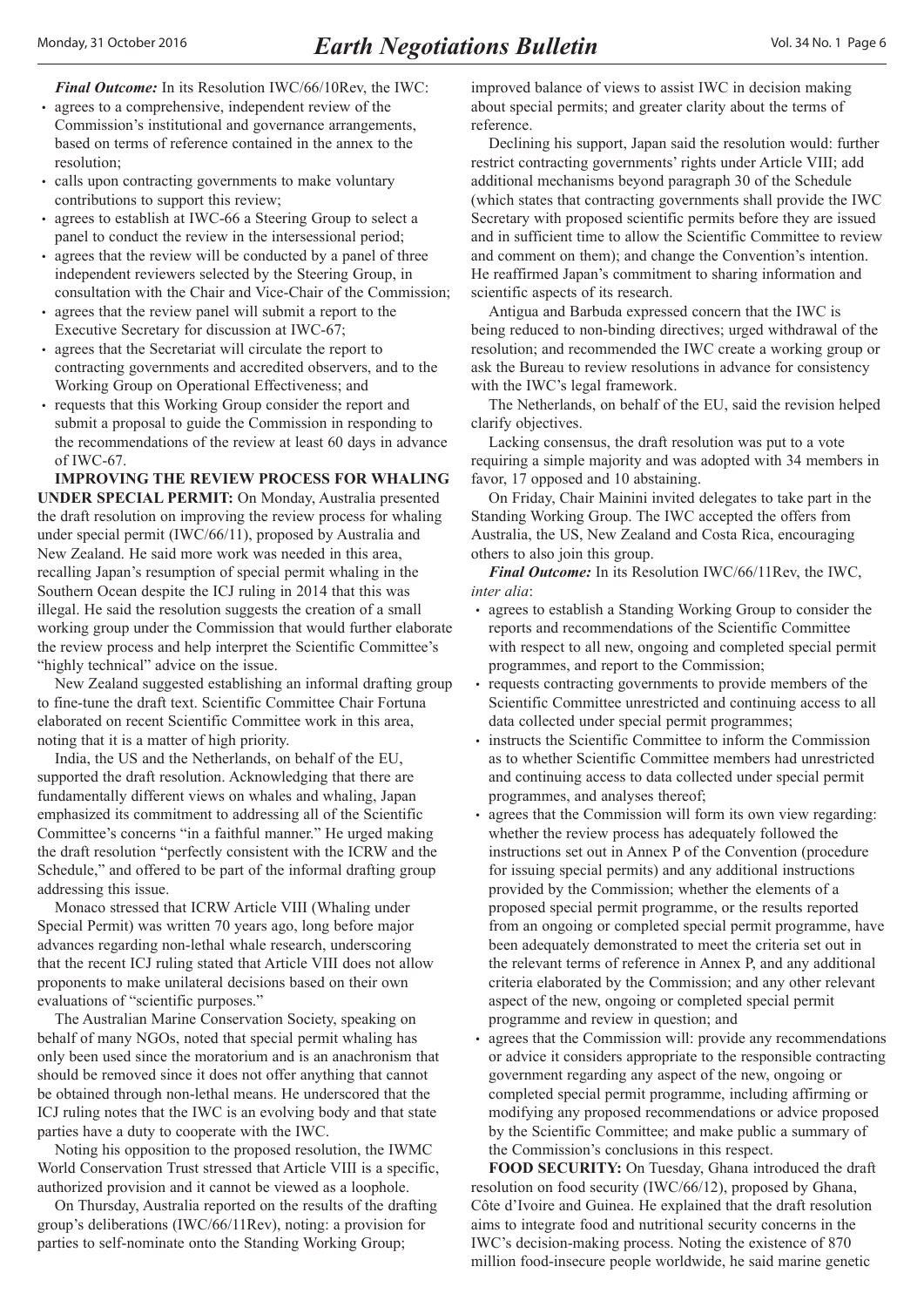resources, including cetaceans, can help alleviate hunger in developing countries. Referencing the outcome document of the UN Conference on Sustainable Development entitled "The Future We Want," he urged cooperation with FAO, complementing its efforts to combat food insecurity.

Guinea added that any policy aiming at the absolute protection of whales without a scientific basis will have a devastating impact on small pelagic fish and consequently on food security. Côte d'Ivoire underscored the fragile state of many African countries, noting that any environmental or economic disruption has a stronger impact on them compared to developed countries.

New Zealand, Gabon and the Netherlands, on behalf of the EU, noted that FAO remains the appropriate forum for such discussions.

Togo, Japan, Cameroon, Iceland, Antigua and Barbuda, St. Vincent and the Grenadines, and St. Kitts and Nevis supported the proposal.

Referencing the preamble of the ICRW, Japan reaffirmed the importance of cetaceans as a food source, especially for island and coastal states. Regarding FAO's mandate, he stressed that a past Japanese concern on potential conflicts between whales and fish in terms of fish security raised at the FAO Committee on Fisheries, was redirected to the IWC. Cautioning against unnecessary restrictions, Iceland recalled the Universal Declaration of Human Rights and the right to food. Antigua and Barbuda, with St. Vincent and the Grenadines, emphasized Sustainable Development Goal 2 (zero hunger), noting that food security is critical for world peace and for the livelihoods of marginalized people.

The US, India, South Africa, New Zealand, the EU, Costa Rica, Australia, Mexico and Gabon either opposed the proposal or requested substantive revision of the draft resolution.

The US underscored the importance of food security but noted, supported by Australia, that it is relevant to the IWC's work only in the context of aboriginal whaling. He also suggested that a preambular paragraph "reaffirming" Article 25 of the Universal Declaration of Human Rights (right to adequate standard of living, including food), should rather "recall" it. Stressing that it is neither possible nor desirable to use cetaceans for hunger reduction, India noted that despite launching the world's largest food security programme, India has been giving cetacean species the highest level of protection since 1972.

South Africa and New Zealand urged inclusion of the concept of non-consumptive uses. New Zealand, supported by Australia, urged for a clear reaffirmation of the moratorium in the resolution. The Netherlands, on behalf of the EU, noted that some paragraphs may undermine the moratorium and wrongly give the impression that conservation measures threaten food security, suggesting that the IWC address unregulated and unmanaged hunts. Costa Rica noted that whales are "more valuable alive than dead" for their local communities that face food security problems. Mexico underscored that commercial whaling is not the answer to food insecurity, pointing to overfishing as a threat to marine resources. Gabon emphasized that conservation of whales can contribute to food security.

Deliberations continued in a drafting group.

On Thursday, Ghana noted, with great disappointment, that the drafting group had not reached consensus. He stressed, *inter alia*, that: significant changes had been made to the original document, taking into account expressed concerns; the resolution has nothing to do with the moratorium; some members feel comfortable discussing food safety but not food security; and poverty, malnutrition and food security should not be politicized and should not be the responsibility of solely the FAO.

*Final Outcome:* The draft resolution (IWC/66/12) was not put to a vote. Ghana announced that work on the draft text will continue intersessionally, expressing hope that agreement can be reached before IWC-67, and requested the Secretariat to keep the item on the agenda for the next meeting.

**FUND TO STRENGTHEN THE CAPACITY OF GOVERNMENTS OF LIMITED MEANS:** On Tuesday morning, Hideki Moronuki (Japan), Chair of the Working Group on Providing Options to Governments with Limited Means to Participate in the Commission's Work, introduced the draft resolution on this topic (IWC/66/13Rev), submitted by Cambodia, Ghana and Japan. He highlighted similar funding mechanisms under bodies such as CITES, the Convention on Biological Diversity, and the Inter-American Tropical Tuna Commission to ensure full participation of developing countries.

Ryan Wulff (US), Chair of the Finance and Administration Committee, said the Committee was supportive, but that some countries requested more time to work with proponents.

Ghana, Kiribati, St. Vincent and the Grenadines, Tuvalu, Guinea, Iceland, and St. Kitts and Nevis supported the resolution, with many highlighting the challenges faced by developing countries and the proposal's consistency with other MEAs.

The Netherlands, on behalf of the EU, recognized the importance of increased participation, but said, with Argentina, the resolution would conflict with Article III (5) of the Convention, which states that the expenses of each member shall be paid by his or her own government. He suggested further discussion on the proposed Annex 2 to establish an appropriate framework, including clarification on which kind of participation could be supported.

The US supported the establishment of a voluntary fund, including for work under the IWC subsidiary bodies. He noted the problem of Article III (5) and suggested that funds could be used to assist governments to pay these costs.

Supporting the concept, Australia suggested more guidance on determining eligibility for funds in proposed Annex 2 and drew attention to proposed resolution IWC/66/10 on enhancing the effectiveness of the IWC, noting the proposed independent review could provide a useful way to continue deliberations.

Noting that many countries still wished to speak, Chair Mainini observed general support for the resolution, with Article III (5) being the main obstacle. A drafting group consisting of Japan, US, the Netherlands on behalf of the EU, Argentina, and Antigua and Barbuda was formed.

On Friday, Japan presented a new draft text (IWC/66/13Rev2), praising the cooperative spirit in the informal consultations, but noting persisting, fundamental differences of opinion. Togo underlined the importance of developing a mechanism under the IWC, like in other international bodies. St. Vincent and the Grenadines felt that any hesitation regarding the draft resolution "disregards of the needs of those who are less fortunate." Colombia, on behalf of the Buenos Aires Group (Argentina, Brazil, Chile, Colombia, Costa Rica, Dominican Republic, Ecuador, Mexico, Panama, Peru, and Uruguay), acknowledged the need to establish a mechanism, but identified uncertainties in the draft. She suggested that work continue intersessionally, in order to allow adoption by consensus in the future.

Japan said he still hoped consensus would be reached at this meeting. Argentina said he could not accept the draft resolution in its current form and supported Colombia's proposal. Japan chose to bring the draft resolution to a vote. The Netherlands, on behalf of the EU, called for ten minutes of consultation time, which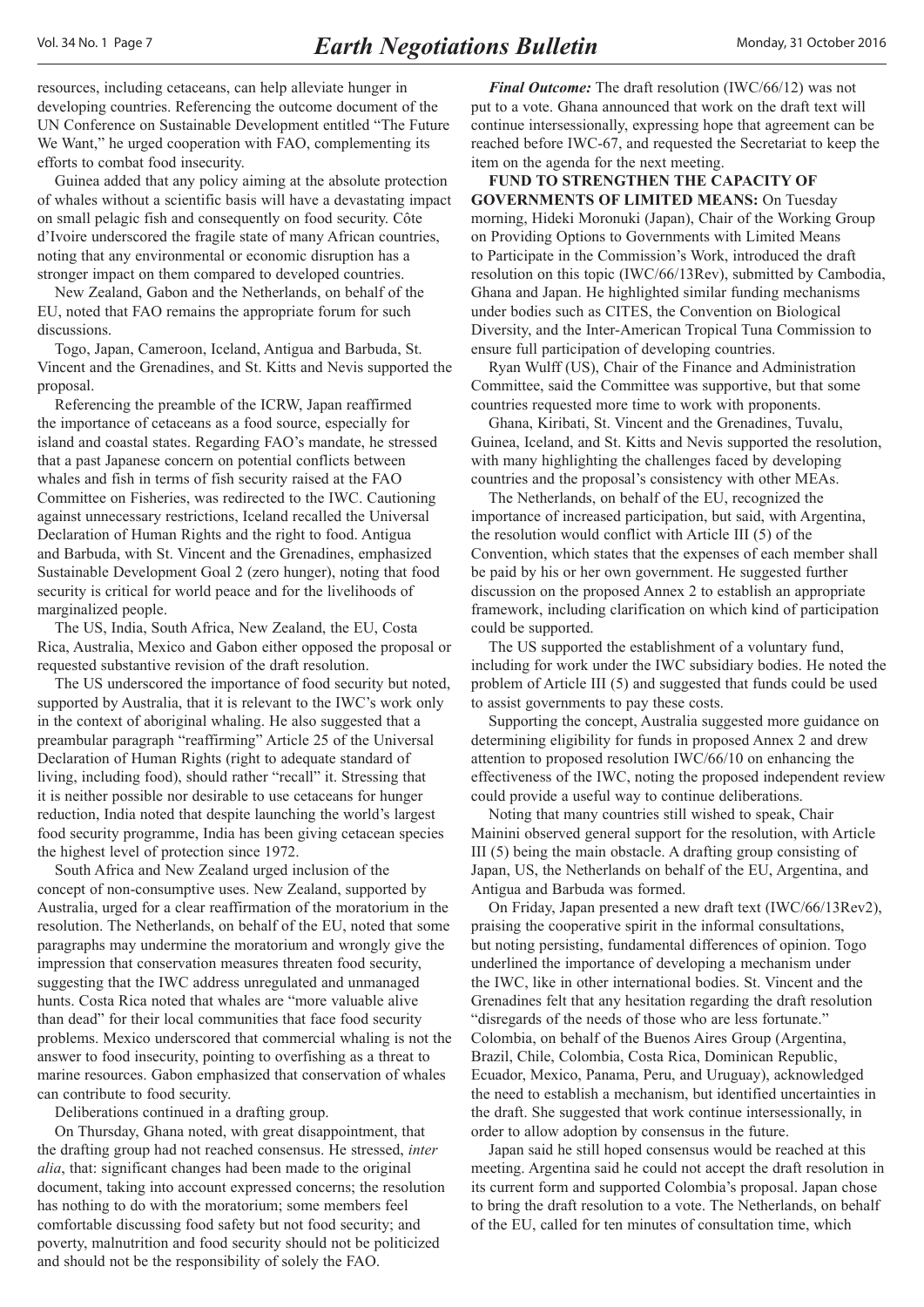was denied. The resolution was subsequently adopted with 30 members voting in favor, zero against, 31 abstaining, and one not participating.

The Netherlands said he had abstained from voting because there had been no time for EU coordination, and that he would have preferred intersessional work to arrive at consensus at a later stage. New Zealand said she had voted in favor of the resolution, because her country firmly believes in full participation of all members in the technical, science and conservation positions and in the Bureau. Australia reaffirmed that he supported the resolution. Argentina said while he supports the initiative, he has doubts about the eligibility criteria and the consistency of the resolution with Article III (5).

*Final Outcome:* In its Resolution IWC/66/13Rev2, the IWC:

- decides to create a "Voluntary Assistance Fund" to facilitate contracting governments in "Capacity To Pay" Groups 1 and 2 that are not EU Member States or members of the Organization for Economic Cooperation and Development to participate fully in the work of the Commission ("Capacity to Pay" is based on gross national income and gross national income per capita; the lowest capacity to pay countries are allocated to Group 1, and the highest to Group 4; an exception exists for very small countries that are placed into Group 2);
- decides the sources of the Fund shall be voluntary contributions from contracting governments or from national or international bodies or entities;
- decides that contracting governments' willing to contribute to the Fund shall not place individual country-specific restrictions on the choice of beneficiaries and shall not specifically finance participation by means other than contributions to the Fund;
- decides that payments from the Fund be made in accordance with the lesser of the amount provided for in the International Civil Service Commission's Daily Subsistence Allowance and UN travel rules, or the amount provided for in the domestic rules of the eligible Groups 1 and 2 governments, and shall ensure that all beneficiaries are treated in the same way;
- decides that the initial capital of the Fund shall be the voluntary contributions provided for support of developing countries during the "Future of the IWC" process that remain unspent;
- encourages contracting governments and invites others in a position to do so, to make contributions;
- requests the Secretary with advice from the Bureau to administer the Fund, giving priority to eligible Group 1 governments;
- requests the Secretary to provide timely estimates of the funding required to facilitate the full participation of eligible Groups 1 and 2 governments, as well as the balance available and any shortfall;
- decides that the Fund shall be available to the eligible Groups 1 and 2 governments based on guidelines for the administration of funding in Annex 2 to this resolution;
- decides that these guidelines should be kept under review and further amendments be proposed to ensure effective prioritization and use of funds consistent with Article III (5) of the ICRW;
- decides that a review of the performance of the Fund shall take place at IWC-69; and
- adopts the amendments to its Financial Regulations and an additional appendix thereto, as Annexes 1 and 2 to the resolution.

Annex 1 establishes a Voluntary Assistance Fund under Section C of the IWC General Financial Arrangements. Annex 2 establishes: guidelines for administration of funding; definitions;

eligibility requirements; acceptable use of funds; expectations of sponsored delegates; prohibited expenditures; the application process; procedures for disbursement of funds; a prioritization process in the event of a funding shortfall to support participation of all eligible governments; and reporting requirements to each IWC meeting.

**CETACEANS AND ECOSYSTEM FUNCTIONING:** On Tuesday, Chile presented its draft resolution on cetaceans and their contributions to ecosystem functioning (IWC/66/15Rev), proposed by Chile and Brazil, noting that in a previous version it had referred to "ecosystem services" rather than "ecosystem functioning." She explained how whales increase primary productivity and thus impact carbon cycles, the functioning of ecosystems, and humans. She said the draft resolution asks the Scientific and Conservation Committees to work on a review of cetaceans' roles in ecosystems, and to collaborate on this matter with other international, regional and national bodies.

Scientific Committee Chair Fortuna recalled that a working group is already in place that examines this issue, and said that, should this resolution be adopted, she would like clear instructions on how to proceed.

The US and Norway supported the premise behind the draft resolution, but preferred forwarding the matter to the Scientific Committee for further consideration.

Recalling that the UN Millennium Ecosystem Assessment recognizes four categories of ecosystem services, one of which is cultural services, Japan urged that these should also be taken into account. Iceland opposed the resolution, noting the difficulties in quantifying ecosystem services and the many uncertainties pertaining to the biology of whales.

Australia, Monaco, the Netherlands, on behalf of the EU, and the Cetacean Conservation Center, on behalf of several NGOs, supported the draft resolution.

Chile said it would draft a revised text.

On Thursday, Chile reported that the draft resolution had been improved in several rounds of consultations, and resubmitted by Chile, Argentina, Brazil, Dominican Republic, Mexico and Uruguay (IWC/66/15Rev3). Japan said it could not accept the draft resolution, noting that it denies the sustainable use of whales. Consequently, the draft resolution was put to a vote. It passed by a simple majority, with 36 members voting in favor, 16 against, and 9 abstentions.

*Final Outcome:* In its Resolution IWC/66/15Rev3, the IWC: acknowledges increasing scientific data suggesting that whales

- enhance nutrient availability for primary production;
- recognizes the need to include consideration of the contributions made by live cetaceans and carcasses present in the ocean to marine ecosystem functioning in conservation, management strategies and decision making;
- encourages contracting governments to work constructively towards integrating considerations related to the role played by live cetaceans in regulating and supporting ecosystem functioning, in future decisions, agreements and resolutions;
- resolves to review the ecological, management, environmental, social and economic aspects related to the contributions of cetaceans to ecosystem functioning to people and natural systems, as a matter of importance;
- directs the Conservation Committee to undertake the review previously identified and directs the Conservation and Scientific Committees to further incorporate the contribution made by live cetaceans to ecosystem functioning into their work;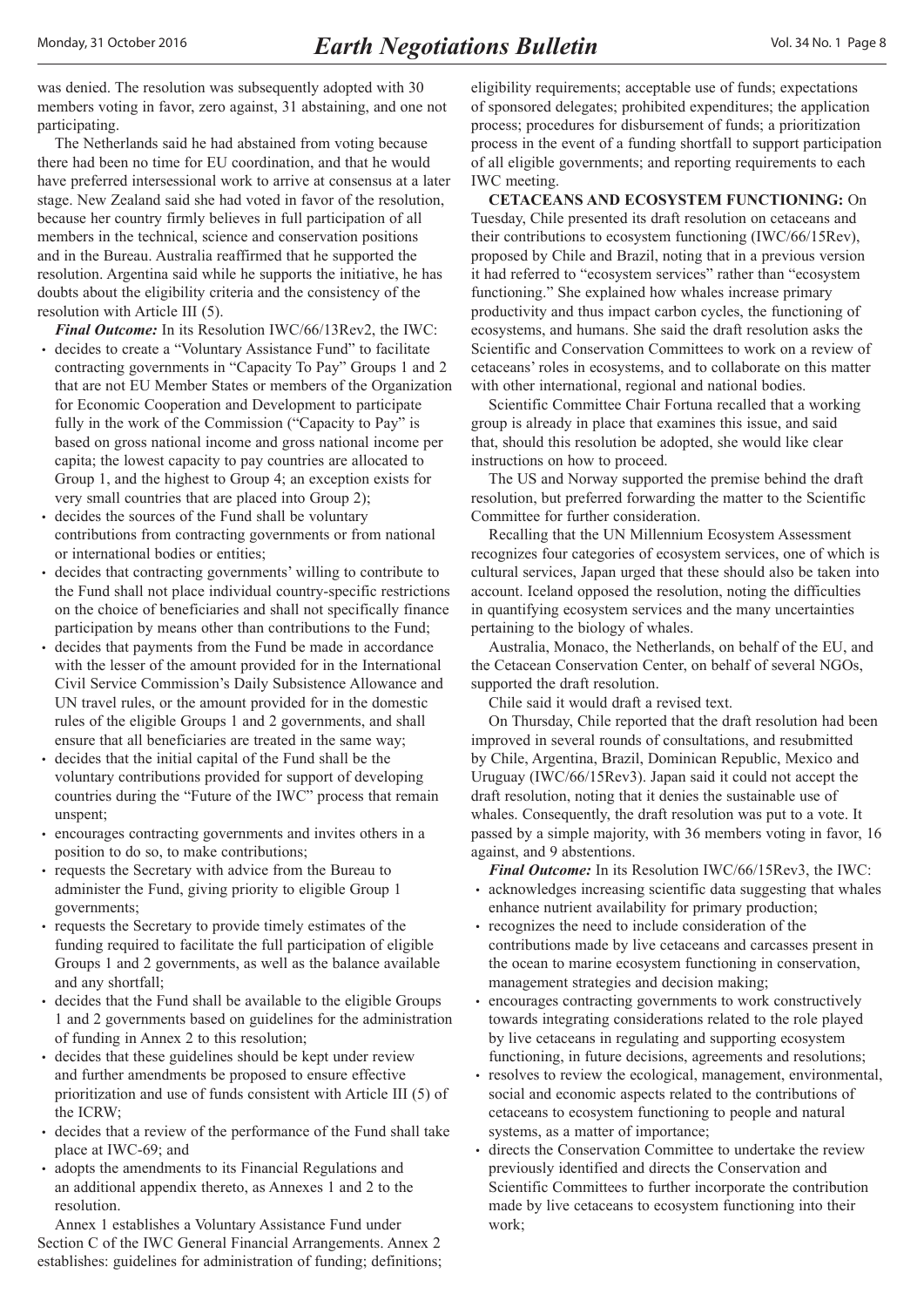- asks the Scientific Committee to screen the existing research studies on the contribution of cetaceans to ecosystem functioning, to develop a gap analysis regarding research and to develop a plan for remaining research needs; and
- decides to increase collaboration and cooperation with governmental and non-governmental, regional, and international organizations to work on the contributions made by live cetaceans to ecosystem functioning issues, including the Commission for the Conservation of Antarctic Marine Living Resources (CCAMLR), FAO and CITES, among others. **MINAMATA CONVENTION ON MERCURY:** On Tuesday,

Uruguay introduced the draft resolution on the Minamata Convention on Mercury (IWC/66/14Rev), proposed by Brazil, Colombia and Uruguay. Noting the draft resolution's aim to better align the IWC's scope with the Minamata Convention, he said it requests the Scientific Committee to submit at its next meeting a report on the effects of contaminants, especially mercury, on cetaceans. Colombia stressed the potential of the draft resolution to generate synergies among conventions to promote the protection of human health in relation to mercury.

Scientific Committee Chair Fortuna said that while the Scientific Committee is not in a position to recommend specific threshold levels, it can certainly contribute through the distribution of relevant information to international organizations that are more focused on health issues.

Switzerland, Monaco, the Netherlands, on behalf of the EU, and Mexico supported the draft resolution.

Switzerland said the draft resolution is timely before the entry into force of the Minamata Convention, which is expected to accrue the required 50 ratifications early in 2017. Noting that there can be no food security without food safety and that the Minamata Convention was drafted explicitly in the name of vulnerable groups, Monaco stressed that adopting the draft resolution will open another path of cooperation among different UN agencies. The EU underscored that the increase of organic contaminants and heavy metals, including mercury, has taken a toll on the conservation efforts on cetaceans and, in some cases, on human health. Mexico highlighted that studies indicate that the toxic effects of mercury are subtle and difficult to establish, urging for local data collection and a global risk assessment.

Japan and Iceland opposed the draft resolution. Japan stressed that the Minamata Convention's objective is to "protect human health and the environment from anthropogenic emissions and releases of mercury and mercury compounds," which he felt was unrelated to the conservation and sustainable use of cetaceans. Noting that populations of Japan, Norway and Iceland have the longest life spans and that certain parts of the draft resolution create fear and unease regarding potential health impacts of whale consumption, he said that a link between health issues and consumption of whale meat and products has not been proven. Iceland stressed that human health falls outside the scope of the ICRW, while marine pollution is well addressed in other fora.

The Russian Federation stated he will not oppose the draft resolution if his proposed amendments are accepted, including removal of language encouraging countries to ratify the Minamata Convention, noting that it is their sovereign right to adhere to it or not.

The item remained open, pending informal consultations.

On Thursday, Uruguay presented the revised version of the draft resolution on the Minamata Convention on Mercury (IWC/66/14Rev3), resubmitted by Uruguay, Brazil, Colombia, Switzerland and Monaco. Japan reaffirmed his country's position that the objective of the Minamata Convention is mainly related to anthropogenic emissions and the release of mercury, and is

unrelated to the IWC's objectives. He further added that the operative paragraph inviting governments to promote non-lethal scientific research may be interpreted as an invitation to eliminate lethal methods.

Noting the lack of consensus, the draft resolution was put to a vote. It was adopted with 38 votes in favor, 23 against and no abstentions.

*Final Outcome:* In its Resolution IWC/66/14 Rev3, the IWC: • decides to seek collaboration with the Conference of the

- Parties of the Minamata Convention;
- invites contracting governments to: promote non-lethal scientific research programmes to monitor the presence of mercury in cetacean populations; and cooperate together and with the World Health Organization to assess the impact of mercury on human health and on the marine environment; and
- requests the Scientific Committee to provide at IWC-67 a summary of the current state of knowledge on the presence of heavy metals, with an emphasis on mercury compounds, in cetaceans and prioritize research areas.

**CRITICALLY ENDANGERED VAQUITA:** On Tuesday, the US introduced its draft resolution on the critically endangered vaquita (IWC/66/20), pleading for urgent action to prevent the second cetacean extinction within a decade. He explained that the use of gillnets for the illegal international trade of totoaba swim bladders has added to the decline of the vaquita population, which now numbers fewer than 59 individuals. Chair Fortuna confirmed the resolution was in line with recommendations of the Scientific Committee.

Iceland questioned why the resolution was submitted so late to IWC-66. The Netherlands, on behalf of the EU, explained the vaquita situation was too urgent to respect the 60-day deadline before IWC-66. Argentina, supported by Austria, the Dominican Republic, Chile, Brazil, Switzerland, Costa Rica and Colombia, said the IWC would lose credibility if it allows the vaquita to become extinct as the baiji dolphin already has. St. Vincent and the Grenadines argued the IWC should not deal with small cetaceans.

IUCN stated that the vaquita can only survive if the totoaba bladder trade is curbed. The Environmental Investigation Agency urged Mexico to ban all use of gillnets in the area.

On Thursday, the US presented the revised version of the draft resolution (IWC/66/20Rev), resubmitted by the US and the EU Member States that are IWC members. He drew attention to new language recognizing the existence of different views between IWC members on the regulatory competence of the IWC with regard to small cetaceans, noting that this resolution does not seek to prejudice those positions.

Antigua and Barbuda, St. Vincent and the Grenadines, Japan, Ghana, Guinea, St. Lucia, and the Russian Federation noted that while they would not block consensus, they decline to participate in the process. Antigua and Barbuda stressed: that the IWC has no legal authority to manage small cetaceans but for the sake of the endangered vaquita he will not block consensus, supported by Japan and St. Vincent and the Grenadines; the need to ensure range states have the capacity to manage and enforce the resolution's requirements; and that it is disappointing to strive for consensus regarding certain resolutions and adopt a "take it or leave it" approach for others.

Following a query from Antigua and Barbuda, Japan explained that he would prepare a statement whereby those IWC members that do not participate in the process without blocking consensus can have their position recorded in the Chair's report of IWC-66. The Russian Federation noted he holds an independent position and will provide a separate note.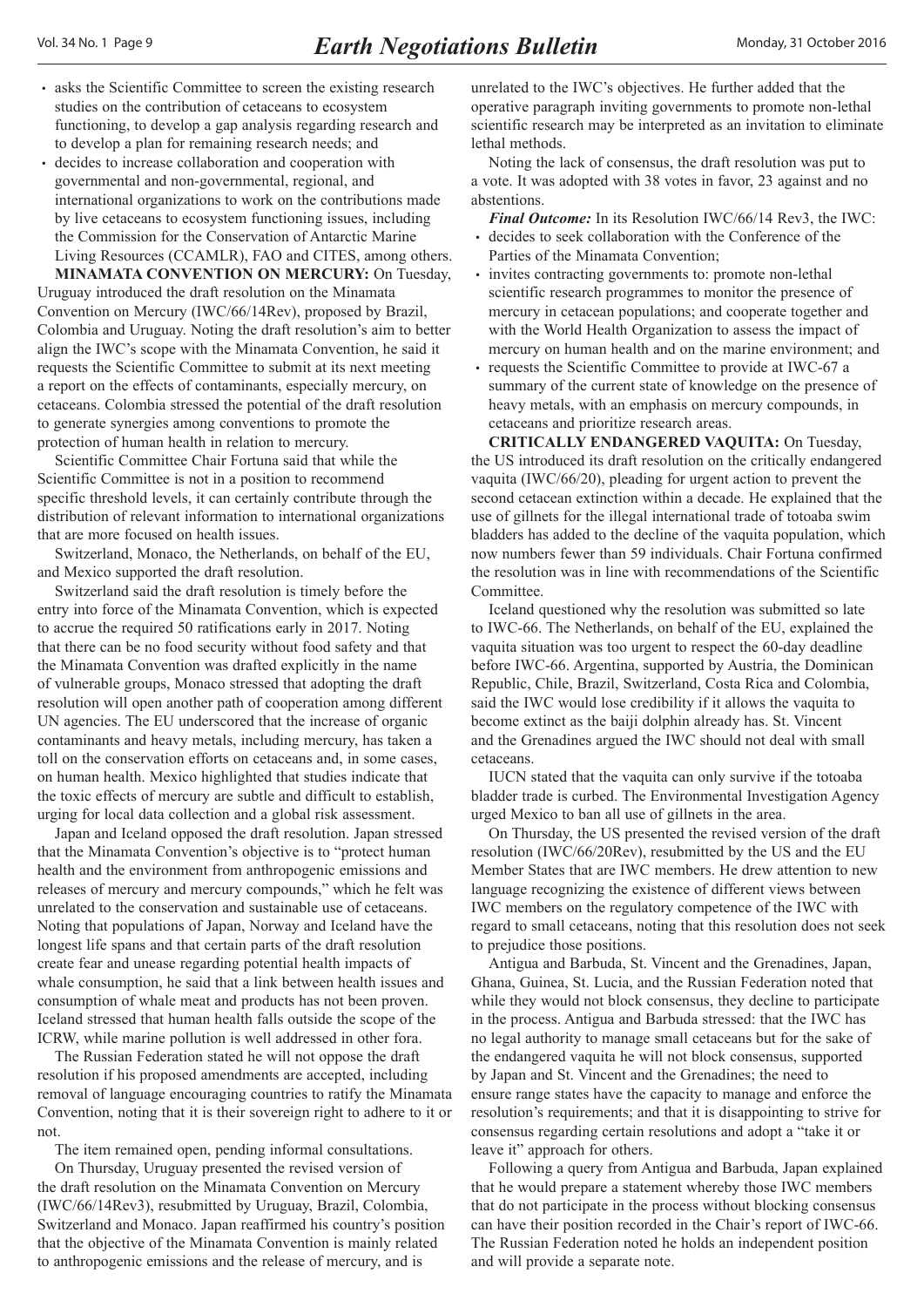<span id="page-9-0"></span>The resolution was adopted by consensus.

On Friday, Japan made a statement on behalf of the countries that did not join the consensus, noting that these countries are deeply concerned about the conservation status of the vaquita, but feel that small cetaceans do not fall within the IWC's mandate.

*Final Outcome:* In its Resolution IWC/66/20Rev, the IWC:

- expresses deep concern that the vaquita numbers less than 59 animals and is facing imminent extinction;
- affirms that only a permanent, complete, and effective gillnet ban in all fisheries operating in the Upper Gulf of California will prevent its extinction;
- commends the Mexican Government for the Strategy on the Comprehensive Care of the Upper Gulf of California that includes an interagency enforcement programme, a two-year gillnet ban (from May 2015), compensation for fishermen and those who work in fishery-related activities and the development of alternative fishing gear; and the announcement of a permanent ban on gillnets in the Upper Gulf of California gillnet exclusion zone from April 2017 and the programme to remove derelict fishing gear in the Upper Gulf of California;
- urges the Mexican Government to eliminate exemptions to the ban, which can facilitate illegal fishing for totoaba, and to prohibit the use of any gillnets within the range of the vaquita;
- endorses the recommendations of the Scientific Committee, including the urgent need to strengthen enforcement efforts against illegal fishing in Mexico and totoaba smuggling out of Mexico and into transit and destination countries;
- urges all contracting governments to follow the recommendations in CITES Decision CoP-17 Com.I.2 and strengthen enforcement actions to eliminate the illegal international trade in totoaba swim bladders; and to support Mexico's efforts to prevent the extinction of the vaquita by assisting in providing financial resources as well as technical and socio-economic expertise; and
- requests the IWC Secretary to forward a copy of this resolution to the CITES, FAO and IUCN Secretariats.

# *ABORIGINAL SUBSISTENCE WHALING*

**REPORT:** Joji Morishita, IWC Vice-Chair, presented the report on activities of the Aboriginal Subsistence Whaling (ASW) Sub-Committee (IWC/66/Rep03). On the report by the *Ad-Hoc* ASW Working Group (ASWWG) that prepares advice on ASW quotas (IWC/66/ASW/Rep02), he highlighted, *inter alia*, the 2014 ASWWG meeting with hunters, which led to recommendations for an expert workshop and the appropriate development of "Needs Statements," which detail the cultural, subsistence and nutritional aspects of the hunt, products and distribution.

On the 2015 Expert Workshop on ASW held in Greenland, Morishita emphasized, among other things: the great diversity among different ASW communities; difficulties in quantifying ASW whaling needs; cultural changes in response to external and internal circumstances; and the need to align IWC practice with ongoing developments in international law. On Needs Statements, he highlighted several recommendations, including: replacing "Needs Statement" with "Description of Needs"; providing these statements only when new information is needed or when changes occur (such as catch limit requests); compilation of information on needs on the IWC website; and development of a timetable to allow more time between a decision by the IWC and the actual start of ASW activities.

Dalee Dorough, Expert Member of the UN Permanent Forum on Indigenous Issues, gave a presentation on ASW in the context of international human rights law. She reviewed key international agreements on human rights, stressing the primacy of indigenous

peoples' rights to their own means of subsistence in the context of ASW. She said the IWC needs to keep pace with other MEAs regarding protection and promotion of indigenous rights or it risks "gravitating to the neighborhood of discrimination."

Morishita said that the Expert Workshop on ASW had provided a series of recommendations, included in Appendix 4 of the ASW Sub-Committee report. Noting that some of the recommendations may have legal, financial and procedural implications, he suggested that they may be addressed intersessionally.

Commending the work done, the Netherlands, on behalf of the EU, felt it premature to adopt new terminology relevant to the catch limits. He welcomed the detailed approach of the timeline and urged for greater transparency, timely information and dialogue, so that catch limit proposals can be tabled during IWC-67. Argentina and Chile said they could not support the expert workshop report in its entirety due to legal and financial implications. Argentina added, supported by Mexico, that whales are a shared resource and under Article 46 of the UN Declaration on the Rights of Indigenous Peoples, the rights of all indigenous peoples should be considered.

Denmark (Greenland) noted that Greenland depends on the "blue" economy, expressing hope, supported by Norway, that the recommendations from the expert workshop make a difference in the debate of ASW issues, making them less politicized. She urged, supported by the Russian Federation, to keep the momentum through continued dialogue to reach solutions on unresolved issues, stressing that if no agreement regarding catch limits is reached in 2018, Greenland will have to protect its population and achieve food security. The Russian Federation requested that Dorough's presentation be posted on the IWC's website, with the Dominican Republic responding that videos of whale hunting should also be posted.

Switzerland, supported by St. Vincent and the Grenadines, advocated replacing the phrase "Needs Statement," arguing that it is a fundamental change rather than just semantics and that nobody should have to justify their need for food.

The US noted that some of the recommendations should be considered during IWC-66 since they will impact deliberations at IWC-67, including the detailed timeline and the part of the website devoted to ASW.

Stressing that the central question should be the sustainability of the hunt, the North Atlantic Marine Mammal Commission (NAMMCO) noted that denying quotas and insisting on description statements violate the rights of indigenous peoples as embedded in international law. IWMC World Conservation Trust and Livelihood International stressed that traditional activities may involve modern technology. Noting that indigenous communities have lived in harmony with their subsistence resources since time immemorial, the Alaska Eskimo Whaling Commission stressed the need for the IWC to consider the full set of recommendations from the ASW Sub-Committee. The Animal Welfare Institute said that while the rights to cultural integrity and to resources have become customary international law and should be respected, smaller quotas could be justified on sustainability grounds.

IWC Chair Mainini suggested that discussions continue in an informal group.

On Friday, the US reported that the group had made a number of suggestions to improve the future work of the ASW Working Group, including that the Committee acknowledges that the ASW Working Group organizes its work in accordance with its own terms of reference. The IWC endorsed these suggestions.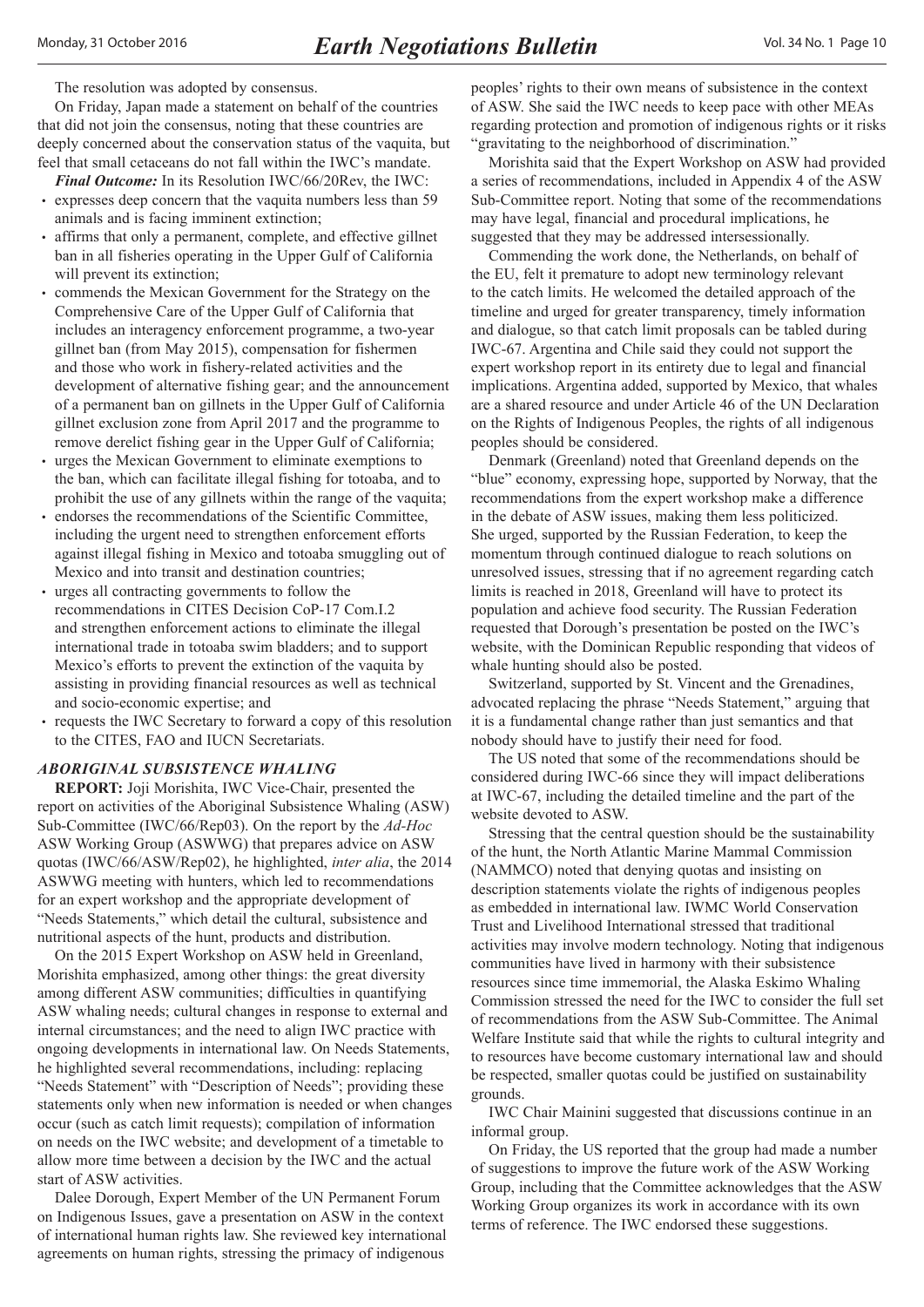**ASW MANAGEMENT PROCEDURE:** Morishita presented on the ASW management procedure. He highlighted elements from the ASW Sub-Committee report (IWC/66/Rep03), such as progress on Strike Limit Algorithms for Greenland ASW. He highlighted that a performance evaluation on Strike Limit Algorithms will be completed before IWC-67.

**ABORIGINAL WHALING SCHEME:** Morishita presented on the development of an Aboriginal Whaling Scheme (IWC/66/ Rep03), noting it should be generic and over-arching. Mexico praised the Alaska Eskimo Whaling Commission's management of its whale stocks as a successful example of IWC collaboration with Inuit communities.

Delegates also discussed the issue of "stinky whales"—a phenomenon that has been affecting ASW in the Russian Federation since the 1970s. Stinky whales are gray whales whose meat has a very distinctive smell, for reasons as yet unknown. They are unsuitable for consumption, and thus discarded when caught. The Netherlands, on behalf of the EU, and Mexico proposed that the Russian Federation collaborate with the Scientific Committee on an in-depth study of the phenomenon. LegaSeas called for the IWC to provide core funding for this initiative.

**ASW CATCH LIMITS:** Morishita presented the ASW Sub-Committee recommendations on ASW catch limits for various regions (IWC/66/Rep03), noting that they were based upon recommendations by the Scientific Committee.

On North Atlantic humpback whales off St. Vincent and the Grenadines, the Dominican Republic drew attention to additional pressures by marine debris, bycatch and ship strikes, and felt these ASW catches were done "in constant non-compliance" with IWC guidelines. Costa Rica noted, and Scientific Committee Chair Fortuna confirmed, recent irregularities in ASW catch reporting in this region.

IWC-66 delegates endorsed the report and recommendations on ASW catch limits.

**ASW VOLUNTARY FUND:** Morishita reported that Denmark, Switzerland and the US had made contributions to the ASW Voluntary Fund. He noted that the balance of the Fund is currently zero, and encouraged IWC members to make additional voluntary contributions.

*Final Outcome:* The IWC: adopted the Scientific Committee's report and recommendations on ASW (IWC/66/Rep01); recognized the value of improving process and increasing understanding of issues surrounding ASW; welcomed use of a pilot timeline and process for consideration of catch/strike limit requests; and agreed that other intersessional discussions to improve the long-term approach will be undertaken by the ASW Working Group.

# *SOCIO-ECONOMIC IMPLICATIONS AND SMALL-TYPE WHALING*

On Wednesday, Japan introduced the discussion paper "Responses to Japan's questionnaire and a Way Forward" (IWC/66/16), saying that its previously proposed catch quota for small-type coastal harvest of minke whales was based on a review of the RMP completed by the Scientific Committee. He questioned opposition to the proposed limits that are based on the Schedule's paragraph 10(e) (classification of stocks), saying the provision includes "clear language" regarding a comprehensive assessment of stocks and thus contemplates resumption of whaling for a particular species or stock; and noted that Japan was not requesting a total lifting of the moratorium. Japan described a "fundamental difference" among delegates, which is "haunting" the IWC: some countries support a sustainable use of the resource

based on science and international law; others reject whaling under any circumstances. He reviewed a number of IWC projects that have failed to move forward and questioned the need for the IWC's existence if it can't bridge its differences through science and international law. Japan said its questionnaire encouraged a transparent discussion on the issue.

Iceland, the Russian Federation, Norway, Guinea, Denmark (Greenland), Antigua and Barbuda, St. Vincent and the Grenadines, St. Lucia and the Japan Small-Type Whaling Association supported Japan's comments. Iceland described the IWC as at a stalemate. The Russian Federation highlighted indigenous peoples' rights, but said the IWC was still needed. Guinea questioned the influence of pressure groups. Denmark (Greenland) stressed the need for the IWC to remain relevant and true to its mandate. Antigua and Barbuda underscored that consensus is absent in the IWC and most major decisions are concluded by divisive voting, and urged developed countries to stop denying developing countries their right to participate, thus essentially "hijacking" the IWC. Noting that most coastal communities are poor and rely on the marine environment, St. Vincent and the Grenadines cautioned against political and economic power influencing the lives of others. Stressing that all efforts to solve the dysfunctional situation in the past have failed, St. Lucia noted that opposition to Japanese small-type coastal whaling is not based on either science or law. The Japan Small-Type Whaling Association stressed the collaborative practices of coastal communities that have been using whales sustainably for generations, urging for quotas enabling them to survive.

Australia, New Zealand, the US, the Netherlands, on behalf of the EU, and the Buenos Aires Group reaffirmed their support for the global moratorium on commercial whaling. The Netherlands, on behalf of the EU, took note of Japan's discussion paper and affirmed his strong commitment to the ICRW regulatory framework. Australia stressed that the world today is unrecognizable compared to 1946 and that the IWC has evolved accordingly and, despite the challenges, is not dysfunctional.

Monaco underscored that when Japan renounces its massive killing of whales under the guise of science, he is open to discuss broadening the ASW definition to include quotas for Japan. Noting that this very discussion portrays the IWC's strength, New Zealand said that "cooperation is not one way," recalling Japan's whaling in the Southern Ocean despite the ICJ decision.

The US said that in addition to science and law, other dimensions like national commonly held values and policies influence parties' positions, and added that the perceived dichotomy between respect of human lives and the idea of conserving animals, including whales, does not really exist, since conservation efforts are ultimately designed to preserve people. Brazil underscored that both the scientific and conservation committees must strive to work in harmony and in coherence with other organizations and decisions taken during the 21st Conference of the Parties (COP-21) to the UN Framework Convention on Climate Change (UNFCCC), and the 2012 UN Conference on Sustainable Development. The Dolphin and Whale Action Network, on behalf of a collective of Japanese NGOs, requested Japan not to issue new permits intended to approve research whaling in the Southern Ocean and the Northwest Pacific; and revoke the scientific whaling budget and allocate it for research on coastal ecosystems and marine resources.

Japan stressed that the continuation of this discussion is critical for the IWC; drew attention to a number of adopted IWC resolutions on small-type coastal whaling; underscored that he is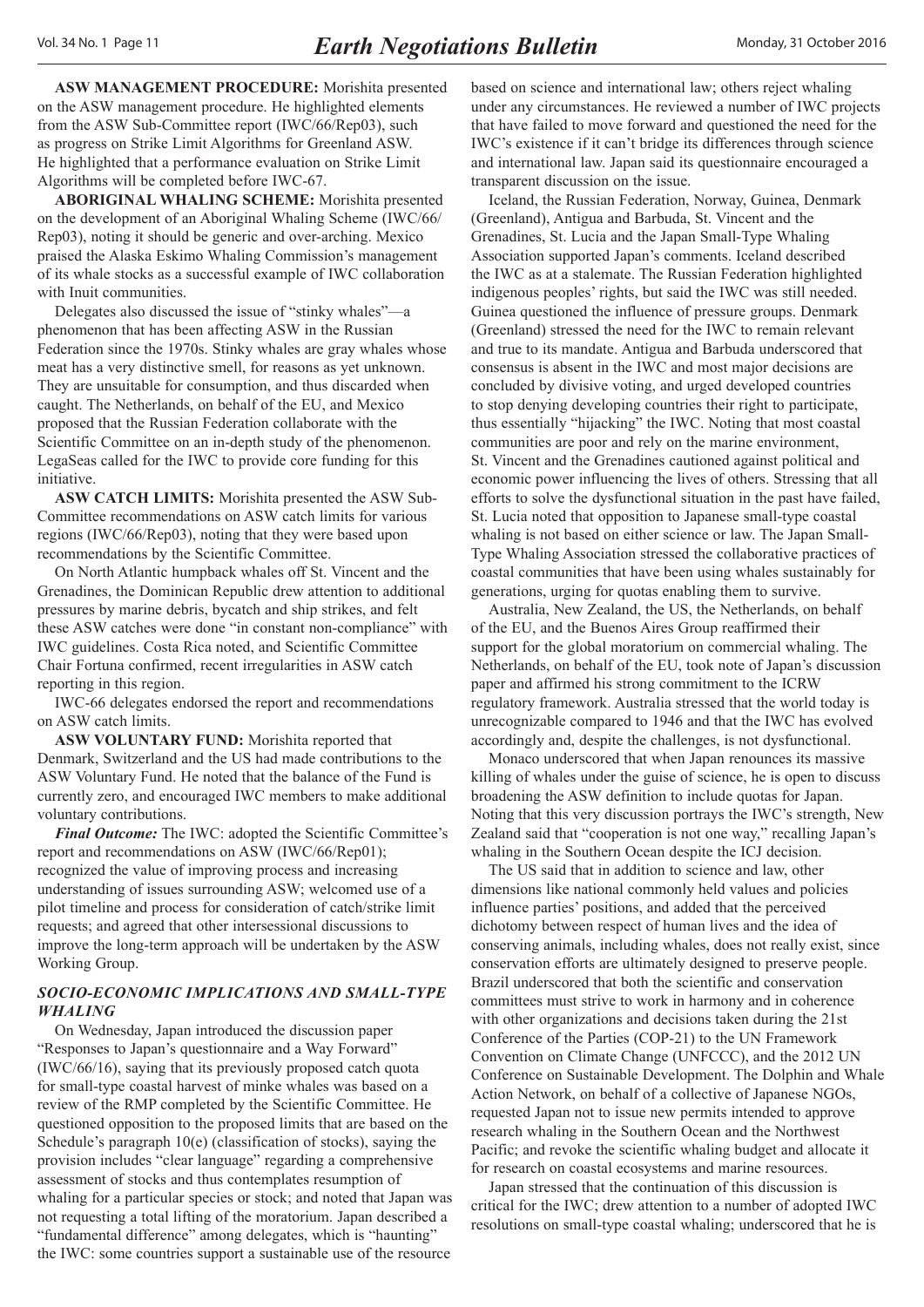<span id="page-11-0"></span>not asking for a different category of whaling; and noted that a proposal on the way forward will be tabled under the agenda item on "the IWC in the future."

# *CETACEAN STATUS AND HEALTH*

**WHALE STOCKS:** On Wednesday, Scientific Committee Chair Fortuna presented the Committee's work on whale stocks (IWC/66/Rep01). She highlighted initiatives, research programmes and status trends in relation to the stocks of the Antarctic minke whale, Southern Hemisphere humpback, blue and right whales, Western Pacific gray whale, North Pacific and North Atlantic right and bowhead whales.

She noted that some stocks are recovering, such as the Southern Hemisphere humpback whales, which may be back to 70% of their unexploited numbers. She cautioned, however, that the status of other populations remains unclear, such as that of the North Atlantic right whales. She stressed the importance of surveys and long-term datasets in the conservation of these populations.

Discussing international vessel research, Fortuna requested guidance from the Russian Federation on how to obtain permits to enter their territorial waters. Noting that the North Pacific blue whale populations may have recovered to 60% of their carrying capacity, she requested that the assessment be extended to the entire North Pacific range for this population. She drew attention to entanglement, seismic drilling and fishery pressures on the endangered Arabian Sea humpback whale population. She also called for regulatory mortality monitoring following the high dieoff of Southern Hemisphere sei whales in 2015 in Chile. Australia cautioned that the recovery of fin and sei whales in the Southern Hemisphere remains uncertain.

**SMALL CETACEANS:** On Wednesday, Fortuna presented elements from the Committee's report pertaining to small cetaceans (IWC/66/Rep01), drawing attention to a clear recommendation to eliminate cetacean bycatch, and to the call for more stringent and urgent management measures rather than additional research for the vaquita, the Maui's dolphin and the Baltic populations of the harbor porpoise. For the Maui's dolphin populations, she cautioned that present bycatch measures fall short in preventing the species' decline. She said the Committee's report gives special priority to Amazon river dolphins due to impending threats from bycatch and habitat destruction.

Brazil highlighted his government's five-year moratorium, in place since 2015, on using Amazon river dolphins as bait for piracatinga fishing. Noting the IWC does not preclude action on small cetaceans, Switzerland said that several of the currently most endangered species are small cetaceans. New Zealand expressed concern about the low populations of Maui's and Hector's dolphins.

The World Wide Fund for Nature (WWF), on behalf of several NGOs, commended the Scientific Committee for its work on conservation and management plans and efforts to mitigate bycatch. She identified Amazon river dolphins as candidates for a new CMP, and highlighted a bycatch mitigation initiative in the Amazon, initiated by the conservation community. Whale and Dolphin Conservation highlighted threats to several other declining populations of small cetaceans worldwide, notably Maui's dolphins, stating that "if we are truly committed to the conservation of cetaceans, then at some point we have to concede that it may simply not be possible for certain activities to occur within the habitat of imperiled species."

Fortuna then presented on activities undertaken with support from the IWC Small Cetaceans Voluntary Fund, reporting on contributions received and, supported by Conservation

Committee Chair Rojas-Bracho, encouraged IWC members to make contributions to the Fund. The Netherlands and the UK announced that they would make financial contributions.

**CETACEAN HEALTH AND DISEASE AND STOCK DEFINITION AND DNA TESTING:** On Wednesday, Fortuna said all relevant information pertaining to cetacean health and disease and to stock definition and DNA testing could be found in the Committee's report (IWC/66/Rep01).

*Final Outcome:* The IWC adopted the elements on cetacean status and health contained in the Scientific Committee report (IWC/66/Rep01).

# *CETACEAN HABITAT*

On Wednesday, Scientific Committee Chair Fortuna provided information on the collapse of a mine tailing dam in November 2015 in Minas Gerais, Brazil, which released more than 34 million cubic meters of water containing iron-mining waste and construction material into the Doce River system, an ecologically important region inhabited by the Guiana and Franciscana dolphins. She stressed the urgency of stabilizing the dam and the critical need to learn from such disasters, determine how to prevent them, and improve clean-up and recovery.

Brazil fully acknowledged the environmental impact of the accident, noting his country is doing everything to remedy and relieve its effect and has penalized the company responsible.

**STATE OF THE CETACEAN ENVIRONMENT:** Fontana recalled that the State of the Cetacean Environment Report provides an annual update on environmental matters that potentially affect cetaceans and on developments in cetacean populations, noting that the focus for 2016 was on the Arctic and the Antarctic, followed by the Indian Ocean region in 2017 and the Mediterranean and Black Seas the following year.

**ECOSYSTEM MODELING:** Fontana reviewed areas under study, including reviewing ecosystem modeling efforts undertaken outside the IWC and exploring how ecosystem models can contribute to developing scenarios for simulation testing of the RMP.

**ARCTIC OCEAN:** Greg Donovan, IWC Head of Science, reported on his participation in the Arctic Council Working Group meeting held in February 2016 in Stockholm, Sweden, noting areas of mutual interest, including: spatial mapping and areabased management; Arctic marine shipping; engagement with Arctic communities; ship strikes; anthropogenic sound; bycatch; climate change; oil and gas guidelines; and ecosystem-based approaches to management.

**CLIMATE CHANGE:** Fontana noted the focus on developing an effective workplan, including work on small cetaceans in rivers and large whales in polar habitats, and developing further links with other relevant organizations.

The US suggested that the Scientific Committee focus on the Arctic, noting the special circumstances and importance of the region. India reported on national conservation initiatives.

**REVIEW OF THE SOUTHERN OCEAN SANCTUARY:** Conservation Committee Chair Rojas-Bracho reported that the Committee concluded that the Southern Ocean Sanctuary is consistent with existing measures to protect whales from anthropogenic and other environmental factors as well as with the precautionary approach, and contributes positively to a number of existing international commitments on biodiversity and climate change. He also noted the potential budgetary implications of the related management plan.

Australia, with New Zealand, welcomed the review and the management plan for the sanctuary, noting the latter enables a more holistic assessment. Japan drew attention to the related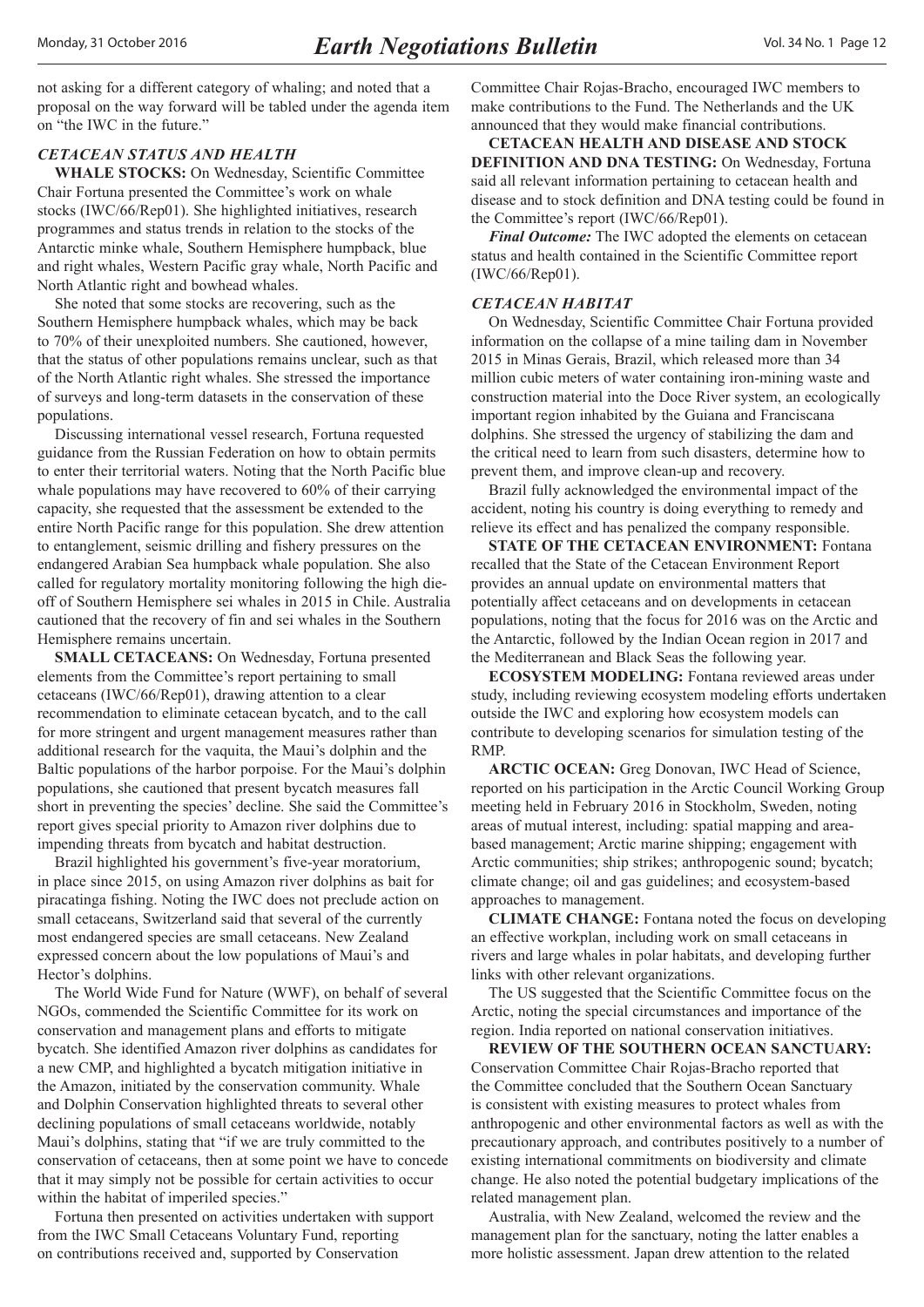<span id="page-12-0"></span>recommendations, expressing hope they will be addressed in the upcoming years.

*Final Outcome:* The IWC adopted the elements on cetacean habitat contained in the Scientific and Conservation Committees' reports (IWC/66/Rep01 and Rep05, respectively).

# *UNINTENDED ANTHROPOGENIC IMPACTS*

**POLLUTION 2020+ INITIATIVE:** On Wednesday, addressing this initiative (IWC/66/Rep01), Scientific Committee Chair Fortuna recommended the development of high-quality baseline data relating to contaminants, such as oil spills, on cetacean health.

**MARINE DEBRIS:** Addressing marine debris (IWC/66/ Rep05), Conservation Committee Chair Rojas-Bracho drew attention to a 2016 UN meeting on marine debris, plastics and microplastics. Expressing concern about the impacts on cetaceans of the millions of tons of fishing gear discarded annually, Austria called for the support of mitigating global initiatives, such as the Global Partnership on Marine Litter. World Animal Protection called for collaboration between IWC, UNEP and FAO on the database portal of the Global Ghost Gear Initiative.

**CETACEAN BYCATCH:** Rojas-Bracho said the Conservation Committee's strategic planning (IWC/66/Rep05) identified bycatch as the primary threat to cetaceans. He highlighted the Committee's Standing Working Group on bycatch mitigation measures, noting that it intends to form a bycatch expert panel. The UK offered to provide the interim coordinator for this IWC bycatch initiative. The US drew attention to its federal regulative effort to enforce marine mammal mortality reduction measures on fish importers. Argentina highlighted its national cetacean bycatch mitigation plan. Mexico recalled that bycatch is the major threat to the critically endangered cetaceans listed by the IUCN Red List. New Zealand drew parallels between the IWC's bycatch initiative and the Global Whale Disentanglement Response Network. WWF offered US\$7,800 to IWC's bycatch initiative and called for IWC core funding to continue supporting the initiative. The recommendation of the Conservation Committee to have an interim bycatch coordinator was endorsed.

**ANTHROPOGENIC SOUND:** Fortuna reported on the Standing Committee's activities on anthropogenic sound (IWC/66/Rep01), highlighting the pre-meeting workshop on acoustic masking and whale population dynamics. She noted the Committee's agreement on: compelling evidence that chronic anthropogenic noise is affecting the marine acoustic environment in many regions; emerging evidence that compromised acoustic habitat can affect some cetaceans adversely; and the fact that lack of scientific certainty should not hinder management actions to reduce ocean noise. She said the Scientific Committee also recommended submission of a paper to the IMO to update information related to the extent and impacts of underwater noise from shipping.

**SHIP STRIKES:** Rojas-Bracho reported on the Working Group on Ship Strikes' intersessional work (IWC/66/Rep05). He highlighted the Working Group's draft strategic plan which, *inter alia*: outlines strategies and presents recommended actions to mitigate impacts of ship strikes on cetaceans; and recommends continued engagement with the IMO on ship strikes.

Brazil expressed concern about increased growth in international trade by vessels and offered to host a workshop in 2017 to enhance regional cooperation between the IWC and the IMO.

Uruguay said southern right whales are at high risk of strikes due to their coastal habitats and high ship traffic, and emphasized interdisciplinary studies to collect strike data. With Belgium, he supported continued systematic recording of ship strike evidence. Belgium called whales "ecosystems engineers" that can increase resilience and help slow climate change.

*Final Outcome:* The IWC adopted the recommendations of the Scientific and Conservation Committees on unintended anthropogenic threats (IWC/66/Rep01 and 05), including on: further cooperation with other organizations, including the Global Partnership for Marine Litter and the Global Ghost Gear Initiative; the establishment of a Standing Working Group on Bycatch under the Conservation Committee and the development of a Bycatch Mitigation Initiative supported by an Expert Panel; and continued engagement with the IMO on anthropogenic sound and ship strikes.

#### *THE IWC IN THE FUTURE*

On Wednesday, Japan introduced this agenda item (IWC/66/16), stating that the problems encountered by the IWC go deeper than a mere disagreement on issues such as small-type coastal whaling. He noted many countries' willingness to continue to discuss the future of the IWC and said intersessional work would be useful and beneficial to the IWC and all its members. Japan proposed starting an intersessional discussion in an open and transparent manner, possibly through the IWC's website, to allow members to exchange views. He offered to draft, before the end of IWC-66, basic terms of reference for this process, and suggested drawing up an initial set of questions for consideration.

Australia, with the Netherlands, on behalf of the EU, asked how to handle the diversity of questions that members will wish to address, noting that it is complicated to facilitate an open online discussion. Japan said questions would be restricted to the more fundamental ones on the operation of the IWC, including on how to address the interests of all members in an equal manner.

South Africa said special permit whaling is one of the most divisive issues, along with the fact that the IWC finds it difficult to address issues pertaining to small cetaceans, since there is still discussion on whether or not small cetaceans fall within the mandate of the IWC.

Japan said the remarks by Australia and South Africa illustrate the problem at hand, stressing that opinions differ on what the main issues are, while there are underlying fundamental issues that need to be addressed first.

IWC Chair Mainini invited Japan to draft a text to be available later in the week.

On Thursday, Japan introduced draft terms of reference for an "intersessional working group on the way forward" (IWC/66/22), inviting feedback for discussion on Friday.

On Friday, Japan reported that despite extensive discussions, no consensus had been reached.

*Final Outcome:* The IWC agreed that an informal consultation process will be held, by correspondence, on the differences of opinion of members, and that the matter will be discussed again at IWC-67.

#### *WHALE KILLING METHODS AND WELFARE ISSUES*

On Wednesday, Michael Stachowitsch (Austria), Chair of the Working Group on Whale Killing Methods and Welfare Issues (WKM&WI) presented the WKM&WI report (IWC/66/Rep06).

**DATA PROVIDED ON WHALES KILLED:** Stachowitsch reported that data were received from seven contracting governments, including number of whales taken, species, primary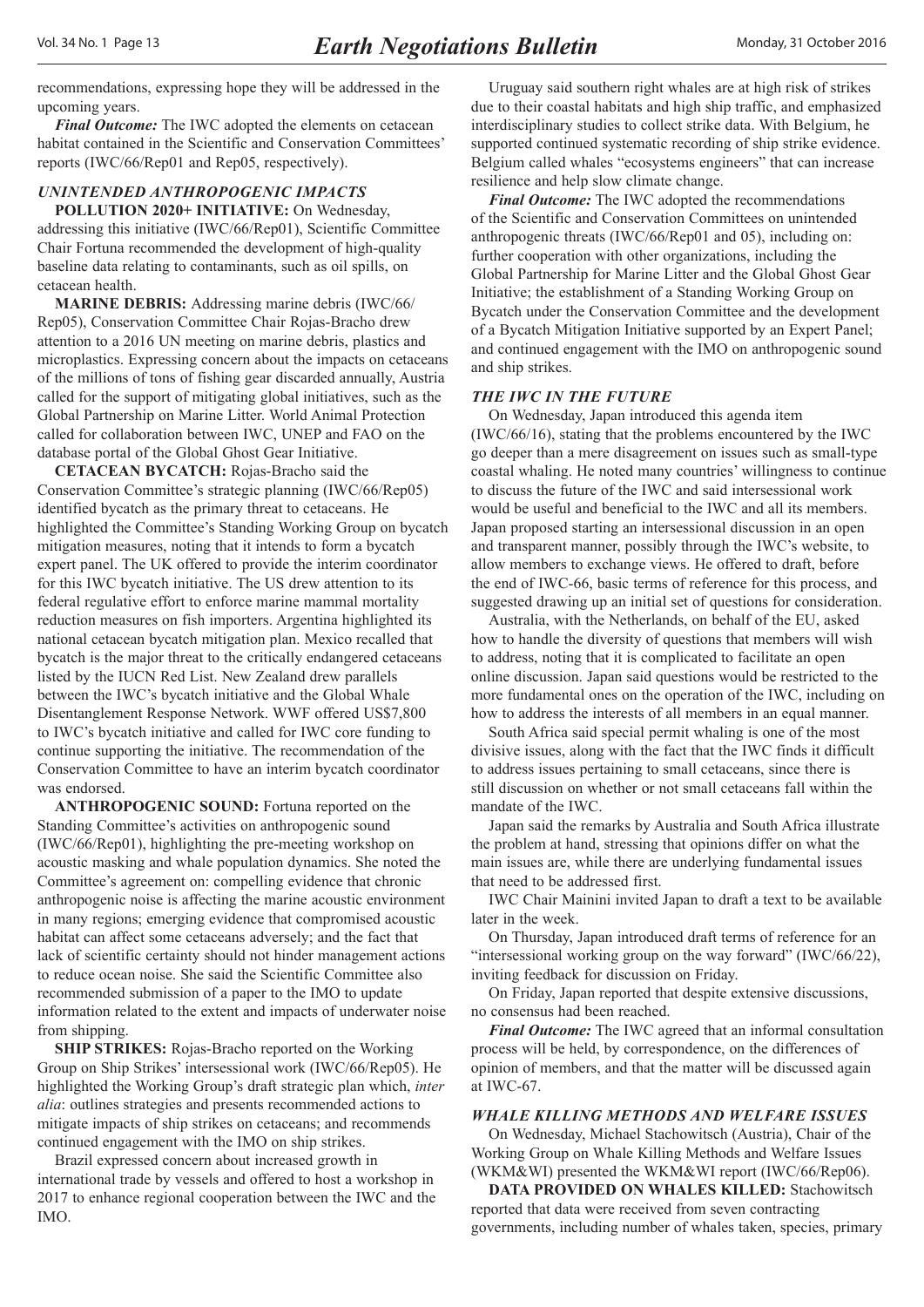<span id="page-13-0"></span>and secondary killing methods, times to death, and percentage of whales killed instantly. He also highlighted the euthanasia protocols workshop held in London in 2013.

**IMPROVING THE HUMANENESS OF WHALING OPERATIONS:** Stachowitsch said reports had been received from three contracting governments, including data on instant death rates and the implementation of the penthrite projectile modified for use in the hand-held darting gun. He also presented the major outcomes from the NAMMCO Expert Group Meeting on assessing time to death from the large whale hunts, held in Copenhagen, Denmark, in November 2015. He highlighted the potential for collaboration between the IWC and NAMMCO, and the need to avoid duplication of efforts.

Australia welcomed the constructive work, recalling earlier polarized discussions and urged contracting governments to submit related data to the IWC and address them under its auspices. The Russian Federation emphasized the economic feasibility of the hunting process and hunters' safety. NAMMCO noted that efforts for research and development for more efficient hunting methods have been successful, adding that healthy mammal populations are a prerequisite for their sustainable use. The Alaska Eskimo Whaling Commission drew attention to the development, testing and improvement of the penthrite projectile.

**WHALE WELFARE:** Stachowitsch presented the main outcomes of the IWC workshop on non-hunting aspects of cetacean welfare, held in Kruger National Park, South Africa, in 2016. He highlighted, *inter alia*: the workshop's objectives; how non-hunting threats to cetacean welfare can be assessed; the adaptation of the "Five Domains Model," which had previously been used for livestock; and the importance of the Global Whale Entanglement Response Network. Stachowitsch also highlighted the IWC Welfare Action Plan, which includes a work stream on communications and outreach.

The UK underscored that welfare considerations are intertwined with other issues, including whale watching, entanglement, stranding and ship strikes; noted the involvement of civil society; and highlighted the importance of the IWC Welfare Action Plan implementation. The Netherlands, on behalf of the EU, and New Zealand, the US, Argentina and Humane Society International welcomed the progress and supported the recommendations.

**ENTANGLEMENT OF LARGE WHALES:** Stachowitsch reported on the third IWC workshop on entanglement issues, held in Provincetown, US, in 2015, noting that its recommendations include issues around the Global Entanglement Database and the Global Ghost Gear Initiative.

Stachowitsch also reported on the joint expert workshop on large whale entanglement and bycatch reduction, held in Portsmouth, US, in 2016. Highlighting the problem of bycatch for small cetaceans and the need for regional and international cooperative efforts, he stressed that regarding bycatch mitigation measures, hierarchy for action should: avoid encounters; reduce entanglements where encounters cannot be avoided; and minimize mortality associated with entanglement.

Stachowitsch further presented David Mattila's work as the technical adviser to the Secretariat to assist with reducing conflicts between cetaceans and marine resource users, noting 14 entanglement response trainings of over 500 trainees.

Monaco underscored that entanglement often goes unreported and affects thousands of cetaceans, calling for increased cooperation to restore trust between scientific bodies and fishermen.

**STRANDINGS:** Stachowitsch presented the main outcomes of the workshop on the handling of cetacean strandings held in Kruger National Park, South Africa, in 2016. He highlighted its primary objective to assist the IWC in its efforts to build global capacity for effective cetacean stranding response and to promote the IWC as a leading body for the provision of such advice, capacity building and dissemination of best practice for strandings response. The UK recalled the successful IWC workshop on strandings held in 2015 in San Francisco, US, noting the value of sharing best practice regarding stranding prevention, post-release monitoring, and managing media attention.

Stachowitsch then drew attention to the Scientific Committee's recommendation to establish an expert panel to guide and inform strandings response and training activities. India stressed the importance of the IWC developing a comprehensive plan of action encompassing all unintended threats to cetaceans. The Agreement on the Conservation of Small Cetaceans in the Baltic, North East Atlantic, Irish and North Seas (ASCOBANS) welcomed the IWC work on strandings, and offered to participate in the proposed expert panel. The International Fund for Animal Welfare (IFAW), on behalf of several conservation NGOs, supported the establishment of an expert panel and suggested using existing coordination initiatives on large-whale disentanglement as an example.

*Final Outcome:* The IWC endorsed the recommendations from a number of IWC workshops on WKM&WI, held around the world in 2015 and 2016, and adopted the WKM&WI-related recommendations contained in the Scientific Committee report (IWC/66/Rep01), including establishment of a coordinator and expert panel on strandings to provide guidance to response and investigations.

# *SCIENTIFIC PERMITS*

**NEWREP-A:** On Thursday, Scientific Committee Chair Fortuna presented elements of the Committee's report (IWC/66/ Rep01) related to Japan's New Scientific Whale Research Programme in the Antarctic Ocean (NEWREP-A), which was submitted by Japan in 2014, noting that the overall conclusions take into consideration: IWC Resolution 2014-5 (on whaling under special permit); the report from the Expert Panel review workshop, which reviewed the proposal for special permit catches of Antarctic minke whales; the responses of the proponents; and a Scientific Committee review of the proponents' intersessional work.

Regarding items A and B of Resolution 2014-5 (on whether the design and implementation of the programme, including sample sizes, are reasonable in relation to achieving the stated research objectives; and whether the elements of the research that rely on lethally obtained data are likely to lead to improvements in the conservation and management of whales), Fortuna said the Scientific Committee and the Expert Panel agreed that: Japan provided further clarifications to some of the issues raised in the earlier reviews; the objective of NEWREP-A is clearer than that of Japan's second Whale Research Programme in the Antarctic (JARPA II); additional work needs to be done to evaluate improvement expected either in the statistical catchat-age analysis or in RMP performance; and the ecosystem and multispecies modelling are generally a valid approach.

Regarding item C (on whether the objectives of the research could be achieved by non-lethal means or whether reasonably equivalent objectives could be achieved non-lethally), Fortuna said the Scientific Committee and the Expert Panel agreed that the recommended field experiments, laboratory work and analyses must be conducted first.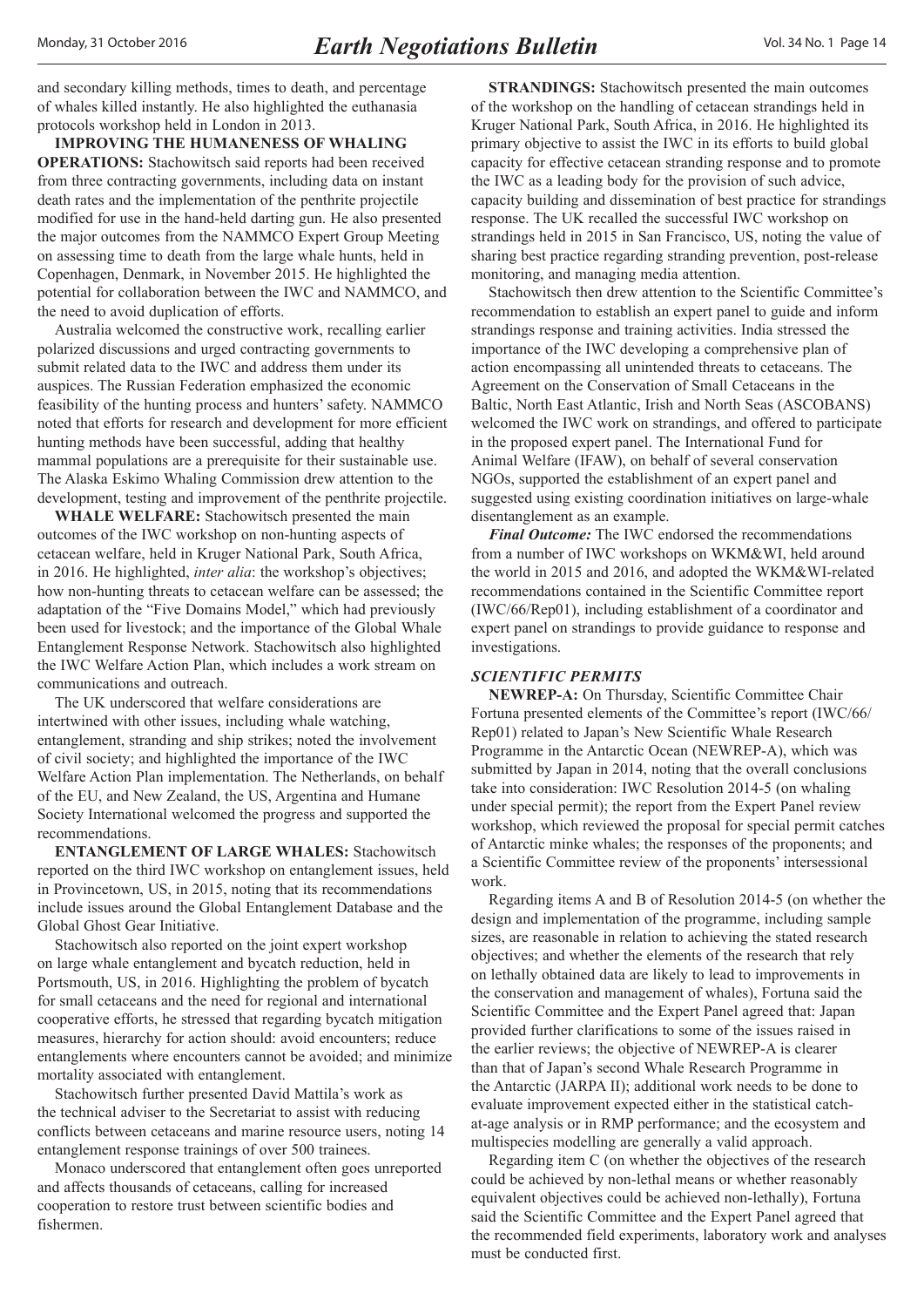Regarding item D (on whether the scale of lethal sampling is reasonable in relation to the programme's stated research objectives and whether non-lethal alternatives are feasible), Fortuna said the Scientific Committee noted that simulations were presented to evaluate the statistical power to detect changes in age at sexual maturity but that not all parameters were covered.

Regarding other matters relevant to the ICJ decision, including the methodology to select sample sizes, a comparison of target sample sizes and actual take, the programme's timeframe, scientific output and the degree to which activities are coordinated with related research projects, Fortuna said the Scientific Committee recommended further collaboration towards the development of ecosystem models, prey studies and evaluation of non-lethal techniques.

Fortuna noted that progress was reviewed in the 2016 Scientific Committee meeting, focusing on: the evaluation of the level of improvement that might be expected either in the statistical catch-at-age analysis or in RMP performance; and the provision of a thorough power analysis of sample sizes required to detect change in age of sexual maturity. On the former, she stressed that the Scientific Committee agreed that a wide set of trials would need to be specified to establish the potential for improved performance of a modified Catch Limit Algorithm, noting that there is currently no set of trials specific to Antarctic minke whales.

Australia underscored that the minimum criteria set by Resolution 2014-5 and the ICJ decision are not met by NEWREP-A, adding, *inter alia*, that: the proposal did not demonstrate the need for lethal sampling, supported by New Zealand, Argentina and the Netherlands, on behalf of the EU; and the sample size calculation has been oversimplified. He stressed that despite the recommendations by the Scientific Committee and the Expert Panel, special permits were issued unilaterally by Japan and whaling took place in the Southern Ocean in the 2015-2016 season. New Zealand said that Japan recommenced activities disregarding: that the Scientific Committee had not finalized its review and the IWC had not considered the item, supported by the Netherlands, on behalf of the EU; and the ICJ ruling, which states that whaling under special permit is not a unilateral measure. She added that Japan disregarded the role of the IWC and has not demonstrated that NEWREP-A is for purposes of scientific research. The Netherlands, on behalf of the EU, recalled the Expert Panel's conclusion that a delay of two or three years for further analysis would not be detrimental to achieving the programme's objectives.

Japan emphasized that the issue is contentious and not "black and white," noting that both the Scientific Committee's recommendation and the ICJ ruling are open to interpretation. He noted that the Scientific Committee did review and comment extensively on the content of the research plan, following its tasks described in paragraph 30 of the Schedule. He described the scientific process of reviewing as ongoing, stressing that the NEWREP-A is in accordance and consistent with the ICJ judgement. Iceland noted that Japan had responded adequately to the ICJ ruling and the recommendations of the Expert Panel, and stressed there is no reason for major revision on the Annex P process (review of special permits).

A lengthy discussion ensued among New Zealand, Antigua and Barbuda, and Japan on New Zealand's request to include in the Chair's report a list of the majority of IWC members voicing concern about the issuing of permits before consideration by the Scientific Committee and the lethal component in scientific whaling. No agreement was reached.

On Friday, the IWC accepted New Zealand's request.

**JARPN II:** Fortuna summarized key points in the Scientific Committee's report on Japan's Whale Research Programme in the North Pacific (JARPN II) (IWC/66/Rep01), highlighting, *inter alia*: the duration of the permit programme from 2000 to 2016, but with data only being available through 2013, with preliminary data and analysis from 2014 and 2015; and agreement that review of a new North Pacific proposal will include a review of JARPN II with inclusion of more recent data (2014 to 2016) and an assessment of progress made against recommendations by the Expert Panel and Committee.

Regarding terms of reference relevant for final reviews in Annex P (on issuing of special permits), the Committee agreed with the broad conclusions reached by the Expert Panel, and regarding items referenced in Annex P, concurred with the following recommendations: greater emphasis should be put on improved analyses and modeling, and submission of further work to peer-reviewed scientific journals to increase the value of scientific output of the data collected; and cooperation with scientists in other regions for further analyses of existing data.

The US said scientific data that are needed to improve management and recovery can be collected using non-lethal means and expressed concern about the IWC's ability to timely consider the Scientific Committee's advice.

Japan noted, *inter alia*: new DNA analysis showing differences between stomach contents and pre-feces contents, saying collecting feces from the ocean will not provide information about stomach contents; and its intention to submit its new research programme in the North Pacific in the coming months, thus in time for discussion by next year.

India stressed non-lethal research methods, including use of hormones or fecal samples to determine sexual maturity. Australia noted, among other things: many objectives were not met; and information requested by the Panel related to sample size, sample design and lethal and non-lethal effect of capture on stocks was never provided.

Guinea said lethal research provides information about stock abundance, distribution and nutrition not available solely by visual observation, and stressed the value of research that strikes the balance between fish and whale stocks, given some countries' high dependence on small-scale pelagic fishing to meet protein needs.

New Zealand questioned whether JARPN II really was for scientific purposes and looked forward to further consideration by the IWC.

**PROCEDURES USED BY THE SCIENTIFIC COMMITTEE FOR REVIEWING SPECIAL PERMITS:** Fortuna summarized key points contained in the Scientific Committee's report on reviewing special permits (IWC/66/ Rep01), highlighting: revisions to terms of reference; a preference for resolution language, which was specifically framed to reflect the ICJ judgment, where existing terms of reference cover similar matters; and adoption of all revisions by consensus with a recommendation to revise Annex P.

Regarding practical improvements to implementation of Annex P, she said the Committee recommended the following amendments: for new proposals and for periodic and final reviews, permit proponents perform a self-assessment using the appropriate checklist in Appendix 2, and attach a complete checklist; inclusion of a checklist for new proposals; and new text regarding confidentiality agreements related to non-disclosure of discussions or reports until the Expert Panel report is available to the entire Scientific Committee.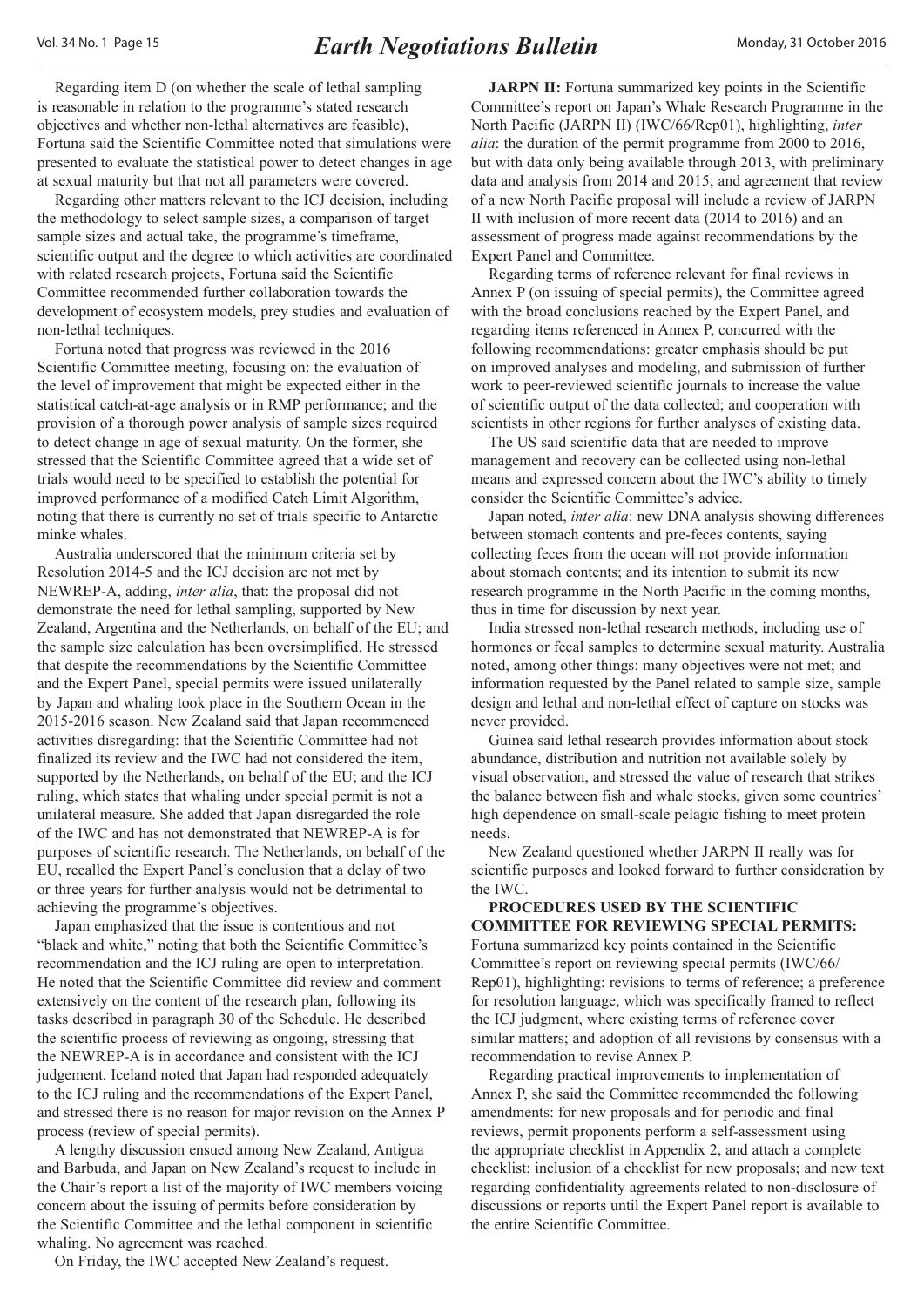<span id="page-15-0"></span>Fortuna also highlighted suggestions related to, *inter alia*: increasing observer participation during open sessions of Expert Panel workshops; aligning the review process with the IWC's biennial cycle; and instituting a peer-review process before the Expert Panel meets. The Committee agreed to: establish an intersessional working group; draw the issue of alignment to the IWC's attention; and explore the option of providing a webcast of the next Expert Panel.

Australia supported: including a checklist of intended content; drawing attention to alignment of the Annex P process; scheduling expert panels and reviews to occur at annual Scientific Committee meetings; and use of webcasts.

Centro de Conservación Cetacea and Instituto de Conservación de Ballenas emphasized, *inter alia*: the rejection of NEWREP-A by 500 scientists from 30 countries; the large sample size used, and its impacts on whale populations; inconsistencies with studies on other large mammals; and the need to better include the views of the international scientific community.

*Final Outcome:* The IWC concluded that there was no agreement on the issue of special permit whaling. The IWC adopted the changes to Annex P (review of special permits) recommended in the Scientific Committee report (IWC/66/Rep01) in order to reflect Resolution 2014-5. These changes relate to the Annex P sections on the terms of reference for the review of new proposals and for ongoing and final reviews.

#### *SAFETY AT SEA*

On Thursday, Japan gave an overview of violence against Japanese research vessels in the Southern Ocean, recalling IWC Resolution 2011-2 on safety at sea, adopted by consensus, which condemns any actions that are a risk to human life and property in relation to the activities of vessels at sea. He showed examples of Japanese vessels being illegally boarded, rammed, obstructed with ropes and cables, bombarded with bottles, and subjected to attempts of arson. Noting that these attacking vessels, notably the Sea Shepherd and the Paul Watson, have endangered the lives of crew members at open sea and harmed both property and the environment, he identified these actions as unforgivable, unacceptable and in conflict with international law.

He said Japan had filed lawsuits against these vessels at the US District Court in Seattle, US, which permanently enjoined the vessels from physically attacking any Japanese vessels or approaching them closer than 500 yards. He regretted that associated vessels have declared since then that they intend to engage in even more disruptive actions. He concluded that it is of great urgency and importance that the IWC asks flag states to take effective measures to ensure that Resolution 2011-2 and international regulations are respected.

The Russian Federation, Norway, India, New Zealand, Australia, Switzerland, the US and the Netherlands, on behalf of the EU, recognized the right to freedom of expression, but condemned activities at sea that jeopardize human lives, property or the marine environment. Denmark said violence at sea is also a problem in the Faroe Islands, which engage in a legal, annual small-whale hunt.

The Netherlands, as the flag state of the Sea Shepherd and the Paul Watson, supported by Australia, felt the IMO was the appropriate body to address safety at sea. She emphasized all unlawful activities should be dealt with in accordance with national and international law, noted concern with the escalation of violence in recent years, and said the Netherlands hopes to continue bilateral discussions with Japan to better understand each other's positions.

New Zealand said it has a direct interest in the issue, since it is responsible for search and rescue in the relevant part of the Southern Ocean, noting that violent actions also jeopardize the safety of rescue workers. With Australia, she voiced disappointment that Japan decided to resume whaling in the Southern Ocean, despite the 2014 ICJ ruling that this was illegal.

*Final Outcome:* The IWC reaffirmed Resolution 2012-2, which condemns any activities that are a risk to human life and property in relation to the activities of vessels at sea.

# *OTHER CONSERVATION ISSUES*

**CONSERVATION MANAGEMENT PLANS:** On Thursday, Conservation Committee Chair Rojas-Bracho highlighted activities relevant to Conservation Management Plans (CMPs) in the Committee's report (IWC/66/Rep05), such as new information on the presence of gray whales in the China Sea obtained using acoustic detection technology of the US Navy.

Brazil cited the CMP for the Southwest Atlantic southern right whale as an example of regional cooperation catalyzing conservation initiatives. The US congratulated the Republic of Korea and Mexico for joining the IUCN Memorandum of Understanding (MoU) on gray whales.

The Russian Federation expressed gratitude for the Conservation Committee's work on gray whales despite his traditional position that part of the Conservation Committee's activities falls outside the IWC mandate.

Japan announced that his country will be providing an IWC international coordinator for the MoU on gray whales.

Rojas-Bracho highlighted a proposed CMP for the Franciscana dolphin, prepared by Argentina, Brazil and Uruguay. He mentioned that this CMP focuses on: monitoring abundance and trends; mitigating bycatch; developing and implementing protected areas; and encouraging adoption of national legislation to reduce interaction of marine mammals with fisheries. He recommended that the IWC endorse the CMP for the Franciscana dolphin, and have a dialogue between Oman and other IWC members to discuss the potential of a CMP for Arabian Sea humpback whales.

Deb Callister, Standing CMP Working Group Chair (Australia), introduced the group's report, as contained in the Conservation Committee's report (IWC/66/Rep05), drawing attention to current CMPs, key workshops, research, and implementation activities. She also mentioned a midterm review of the CMP Work Plan 2014-2020 to be undertaken intersessionally. Argentina, supported by Australia, welcomed the adoption of the first CMP for a small cetacean and donations to the Voluntary Fund for CMPs. Brazil noted the proposed CMP will enable a greater understanding of the ecology of, and bycatch threats to, Franciscana dolphins.

**WHALE WATCHING:** Rojas-Bracho drew attention to a workshop on building sustainable whale and dolphin watching tourism in the Indian Ocean region, held in Colombo, Sri Lanka, summarized in the Conservation Committee's report (IWC/66/ Rep05). He said the Conservation Committee called for enhanced synergy between the Indian Ocean Rim Association and the IWC, which was welcomed by Australia. Acknowledging the important revenues generated by whale watching, India, supported by Belgium, Mexico and Monaco, cautioned that whale watching must also respect the ecology of whales. New Zealand noted that whale watching generates nearly US\$80 million annually in her country.

**SOUTHERN OCEAN RESEARCH PARTNERSHIP:**  Fortuna highlighted ongoing projects by the Southern Ocean Research Partnership on the ecology of baleen, blue, fin and humpback whales in the Southern Ocean. Announcing it has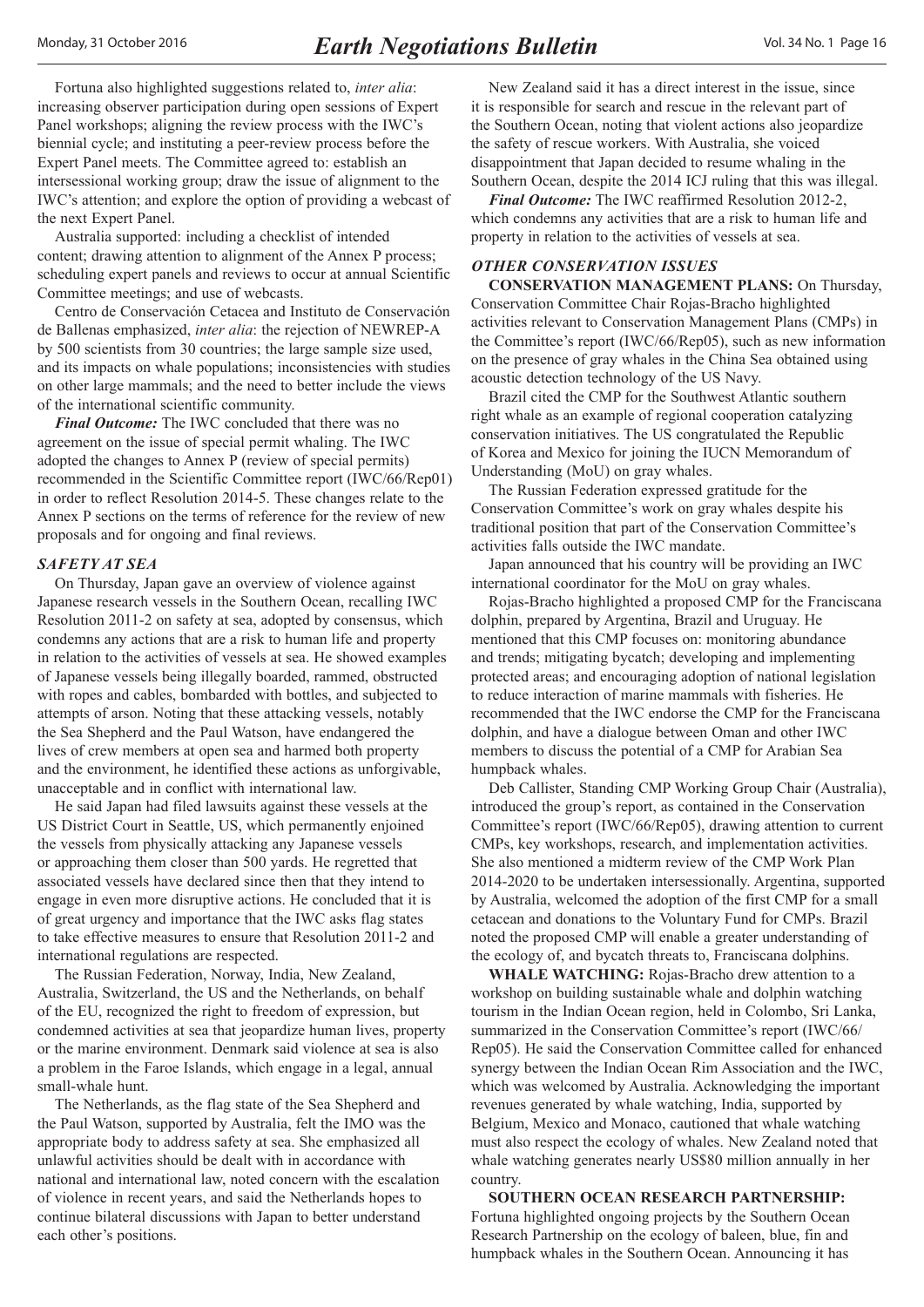<span id="page-16-0"></span>recently joined the Partnership, Belgium, supported by Mexico, noted the importance of non-lethal research in assessing the recovery of cetaceans in the Southern Ocean after the international moratorium. The Secretariat reported that the Partnership's Voluntary Fund currently stands at £820,000, noting contributions from Australia (AU\$1.5 million), WWF-Australia (AU\$25,000) and IFAW (US\$10,000).

*Final Outcome:* The IWC adopted the related elements in the Conservation Committee report (IWC/66/Rep05), including: the Conservation Committee Strategic Plan; the Standing Working Group on CMPs' proposal for a mid-term review of the CMP Work Plan 2014-2020, to be undertaken during the 2016-2018 intersessional period; and the Joint Conservation Committee and Scientific Committee Working Group's proposal to establish an intersessional working group to guide the development of a webaccessible database of conservation-related recommendations.

# *OTHER MANAGEMENT ISSUES*

**REVISED MANAGEMENT PROCEDURE:** On Thursday, Scientific Committee Chair Fortuna highlighted assessment issues related to reviewing the maximum sustainable yield and catch limit algorithm. She noted the Committee reviews guidelines for the RMP, such as model-based abundance estimation. Explaining that the RMP would be used in commercial whaling, the US and the Netherlands, on behalf of the EU, India, Argentina, Mexico and Monaco, pleaded with Norway and Iceland to cease whaling and international trade of whale products. Iceland asserted that its quotas for minke whales respect the precautionary principle and are lower than those calculated by the IWC's formula for quotas for aboriginal hunts. Norway insisted its harvesting is transparent, sustainable and legal. NAMMCO assured that modern-day whale hunting is conducted with the highest concern for animal welfare.

**INFRACTIONS:** Hild Ynnesdal (Norway), Chair of the Infractions Sub-Committee, presented a summary of the Sub-Committee's report (IWC/66/Rep04). She noted that Denmark, the US, the Russian Federation and the Republic of Korea have submitted information required under Section VI of the Schedule (information required). Noting that Norway, Iceland, and St. Vincent and the Grenadines also submitted information to the Secretariat, Ynnesdal said the report contains, *inter alia*, information from the 2014 and 2015 seasons on: aboriginal subsistence catches and infractions; commercial catches and any infractions; unresolved or previously unreported infractions from earlier seasons and follow-up actions; surveillance of whaling operations; and catches taken in Greenland in 2013 and 2014 without an ASW quota.

Argentina, opposed by the Russian Federation, reiterated the Buenos Aires Group's position that catches taken by Greenland in 2013 and 2014 without an approved quota should be considered infractions, and added, with the Dominican Republic, that these catches should not set a precedent.

Denmark underscored that following IWC-64 and the nonallocation of ASW quotas to Greenland, an exceptional situation was created since subsistence needs of Greenland had to be addressed. She noted that the issue was resolved during IWC-65, stressing the need to avoid a similar situation in the future and reiterating Denmark's commitment to the ICRW and its Schedule.

The US underscored that it is the responsibility of each country to interpret the Schedule and report as infractions what they deem appropriate, urging, with the Russian Federation, to move forward and avoid situations like Greenland's hunts.

Urging for the establishment of a mechanism to define infractions and address them within IWC rules, OceanCare, on behalf of many NGOs, posed a series of questions, including

whether: catches without a quota constitute an infraction; the contracting government or the IWC decides what constitutes an infraction; and failing to report an infraction constitutes an infraction in itself.

**CATCHES BY NON-MEMBER NATIONS:** Ynnesdal reported that Canada submitted information regarding catches of bowhead whales for 2014 and 2015.

India noted that efforts for whales' conservation may be jeopardized by non-members, calling for the development of mechanisms to control such actions.

*Final Outcome:* The IWC adopted the report of the Infractions Sub-Committee (IWC/66/Rep04), including the unresolved issue of catches taken in Greenland 2013 and 2014, which some members felt should be reported as infractions. The IWC agreed that the Executive Secretary will continue to seek information on catches by non-member governments.

#### *COOPERATION WITH OTHER ORGANIZATIONS*

On Thursday, the Secretariat introduced the document on cooperation with other organizations (IWC/66/04).

The Netherlands, on behalf of the EU, with Monaco, India, the US, Mexico, and the Dominican Republic, supported maintaining and deepening cooperative relationships with other intergovernmental organizations. Topics mentioned for potential enhanced cooperation included: engagement with relevant scientific bodies; fisheries; bycatch; ship strikes, whale watching and marine debris; and indigenous issues.

ASCOBANS noted many areas of overlap, including: climate change, marine debris, anthropogenic sound, strandings, and bycatch, and highlighted developing joint guidance.

Pro Wildlife, speaking on behalf of several NGOs, noted Norway's increased export of whale meat and its use of EU harbors as transit points, and the absence of any efforts by the IWC since 2001 to halt whale meat trade, in contrast to CITES. She called on Iceland, Norway and Japan to withdraw their reservations and objections to both agreements.

Whale and Dolphin Conservation objected to the sale of whale meat sourced from Japanese scientific research.

*Final Outcome:* The IWC welcomed progress on cooperation with other organizations and the work of the Secretariat, Scientific Committee and other Committees in this respect. It endorsed the next steps proposed in document IWC/66/04 (update on IWC cooperation with other organizations).

#### *FINANCE AND ADMINISTRATION*

On Friday morning, Ryan Wulff (US), Chair of the Finance and Administration Committee, reported on the work of the Committee and its Working Groups (IWC/66/Rep02).

**ADMINISTRATIVE MATTERS:** On IWC communications (IWC/66/F&A05), he said progress included website updates and publication of an intersessional report series. On document archiving and online access (IWC/66/F&A15), he said: electronic documents exist dating to the Commission's first plenary meeting in 1949; all documents since 2006 are archived; and additional programming is needed, but would require inclusion in a future budget or a voluntary contribution. On meeting arrangements (IWC/66/F&A04), he highlighted responses to a feedback survey following IWC-65, calling, among other things, for increased support for involvement of observers, including during intersessional work. On dispersal of funds from the IWC Southern Ocean Research Partnership fund (IWC/66/F&A13Rev), the Committee endorsed, *inter alia*, development of recommendations for future intersessional allocations. On guidelines for allocation and use of voluntary funds intersessionally (IWC/66/F&A06),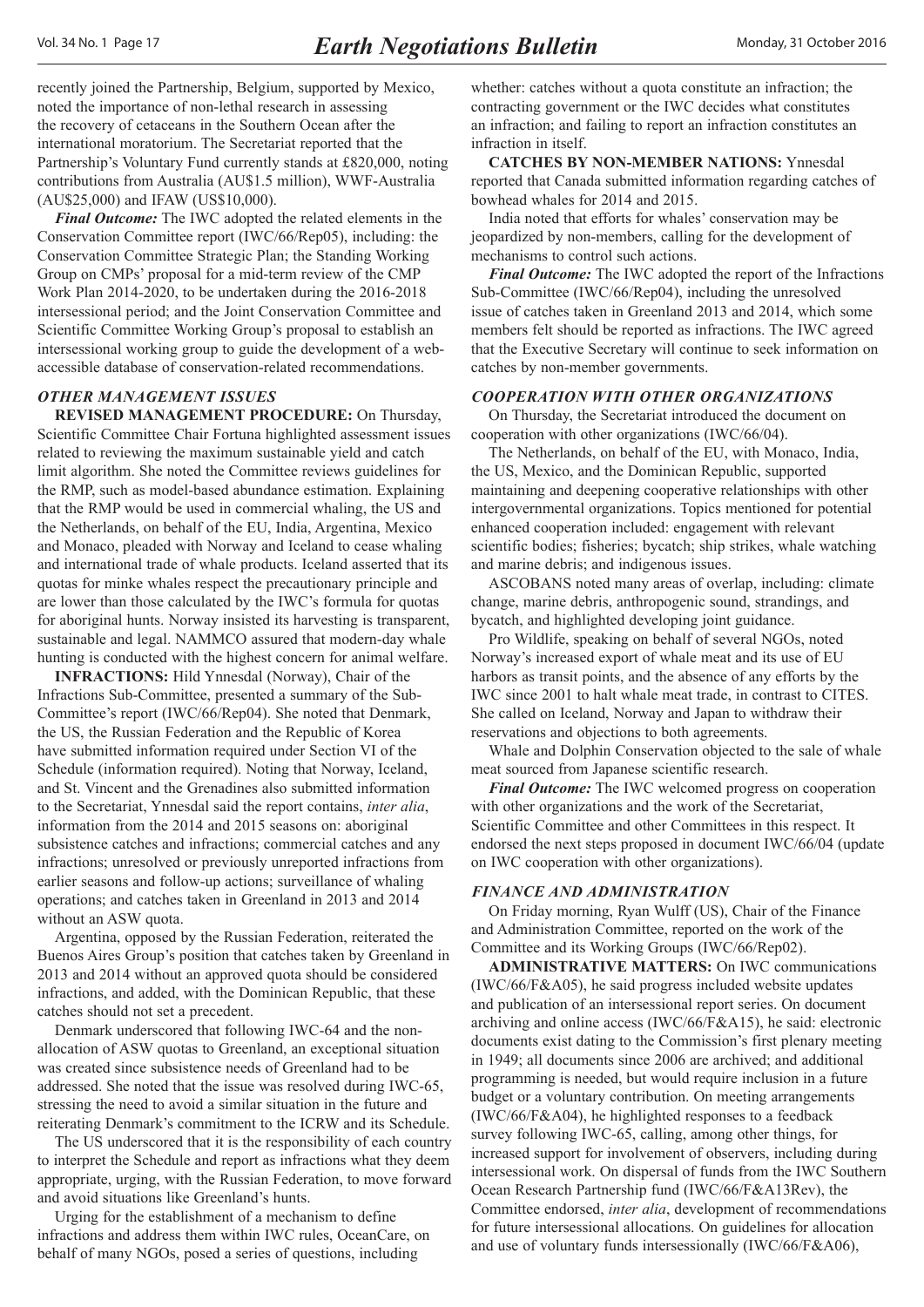the Committee endorsed developing guidelines, and noted the discussion about risk management given currency fluctuations related to the British pound.

**INTERSESSIONAL WORKING GROUPS: Working Group on Operational Effectiveness and Cost-Saving Measures:** Wulff said key issues in the Working Group's report (IWC/66/F&A07) included proposed changes to the rules of procedure to, *inter alia*: facilitate intersessional decision making; clarify that each observer organization may speak only once during an agenda item; and allow the Chair to establish *ad hoc* groups of Commissioners to facilitate consensus or extend a session to facilitate decision making.

One item remained bracketed: new text proposed as item J.4 to Schedule paragraph 13, which would encourage comment submission at least 30 days before the Commission meeting, when the proposed amendment is submitted 90 days or more in advance of the meeting. The US endorsed removing the brackets, saying it will improve the process for considering new catch limits for aboriginal hunts by trying to ensure there are no surprises, information is provided openly, and other issues are shared broadly among the Commission. He said the amended text includes an NGO suggestion to ensure that responses provided by the proponent are circulated. Argentina raised previous discussions on infractions and expressed concerns about how to handle catches in 2013 and 2014 without an approved quota for Denmark (Greenland). The Buenos Aires Group said reporting those kills as infractions would not set precedent for future incidents. After discussion, the brackets were removed.

**Correspondence Group on Strengthening IWC Financing:**  Wulff said the Committee endorsed the Correspondence Group's work plan (IWC/66/F&A08, Annex 1), and recommended that Belgium continue as Chair.

**Working Group on Governments with Limited Means:** Wulff outlined the Working Group's recommendations (IWC/66/ F&A09Rev), including establishing a Voluntary Assistance Fund with associated guidelines for "Capacity to Pay" Groups 1 and 2.

**Working Group on Website Guidance:** Wulff highlighted several recommendations in the Working Group's report (IWC/66/ F&A10), including: using an incremental approach to website improvements; subsuming the group into the Working Group on Operational Effectiveness and Cost-Saving Measures; and endorsing the document on guidance (IWC/66/Rep02, Appendix 7A).

**Scientific Committee's Rules of Procedure:** On a request from the Scientific Committee to endorse proposed changes to its Rules of Procedure (IWC/66/F&A11 – Annex R), Wulff said the Committee recommended: adding new text as paragraph 4(e), "papers submitted under the Rule of Procedure 4(a) must be based on science and facts and shall not contain disrespectful statements to any participating person, organization or government"; and updating procedures regarding invited participants.

**Financial Contributions Formula:** Wulff reported no comments regarding the financial contributions formula. The Dominican Republic requested a future review of the formula noting the large range of countries in "Capacity to Pay" Group 2, and that whaling countries make smaller contributions than many of those making non-lethal, sustainable use of the resources regulated by the IWC.

**FINANCIAL STATEMENTS: Provisional financial statement for 2016:** Regarding the projected 2016 outcome (IWC/66/06), Wulff highlighted the decision to purchase the IWC headquarters for £1,000,000, and the proposed expenditure of £10,000 for plans to renovate the IWC warehouse (IWC/66/ F&A14).

**Scientific Committee's 2017-2018 Work Plan and Research Budget:** On the Budgetary Sub-Committee's proposed £315,800 research budget (IWC/66/Rep01(2016), Table 27), Wulff said one item remained bracketed, relating to a workshop to review Japan's special permit proposal in the Western North Pacific.

Japan requested removal of the brackets, noting that: Schedule paragraph 30 establishes that the Scientific Committee shall review and comment on permit proposals; adoption of the Resolution on special permits does not change the binding nature of the ICRW or the Schedule; and in 2017, the Scientific Committee will review Japan's new research plan as well as its ongoing one. New Zealand, speaking also on behalf of Australia, supported adoption of the budget without brackets.

**Commission budget for 2017 and 2018:** On the proposed budget (IWC/66/07), Wulff said the Committee recommended a "business as usual" approach, which includes a 0.3% inflationary increase and a 0.3% increase in observer fees, amounting to a £1.785 million budget for 2017 and a £1.841 million budget for 2018. He said the Committee declined to recommend raising contracting government contributions to support new or ongoing intersessional work. Wulff noted that two items had been referred to the Committee: the Bycatch Mitigation Initiative and whale killing methods issues, and that such activities would require voluntary funding.

**BUDGETARY SUB-COMMITTEE OPERATIONS AND MEMBERSHIP:** Wulff noted that one open seat and the post of Vice-Chair remain vacant and encouraged members to step forward.

**SCIENTIFIC COMMITTEE WORKING METHODS:** 

Scientific Committee Chair Fortuna had no further additions. Delegates approved the summary outcomes related to Finance and Administration with minor edits.

*Final Outcomes:* The IWC adopted the Finance and Administration Committee report (IWC/66/Rep02), including:

- the report on communications;
- proposals on use of Southern Ocean Research Partnership funds and on distribution of voluntary funds in the intersessional period;
- the report of the Working Group on Operational Effectiveness and Cost Saving Measures, including proposed changes to the rules of procedure and rules of debate;
- the work plan of the Intersessional Correspondence Group on Strengthening IWC Financing;
- the guidance on the use of the IWC website, including subsuming the Working Group on Website Guidance into the Working Group on Operational Effectiveness and Cost Saving Measures;
- changes to the Scientific Committee's Rules of Procedure;
- the 2014 and 2015 financial statements and the provisional 2016 statement;
- the Scientific Committee's £315,800 research budget; and
- the IWC budgets for 2017 (£1.785 million) and 2018 (£1.841) million).

# *ORGANIZATIONAL MATTERS*

**ADOPTION OF COMMITTEE REPORTS:** On Friday afternoon, IWC Chair Mainini invited comments on all Committee, Sub-Committee and Working Group reports.

Noting her appreciation for the role of observers, Denmark stressed that interventions of member states should precede those of intergovernmental and non-governmental organizations in all the reports, adding that this does not prevent their adoption.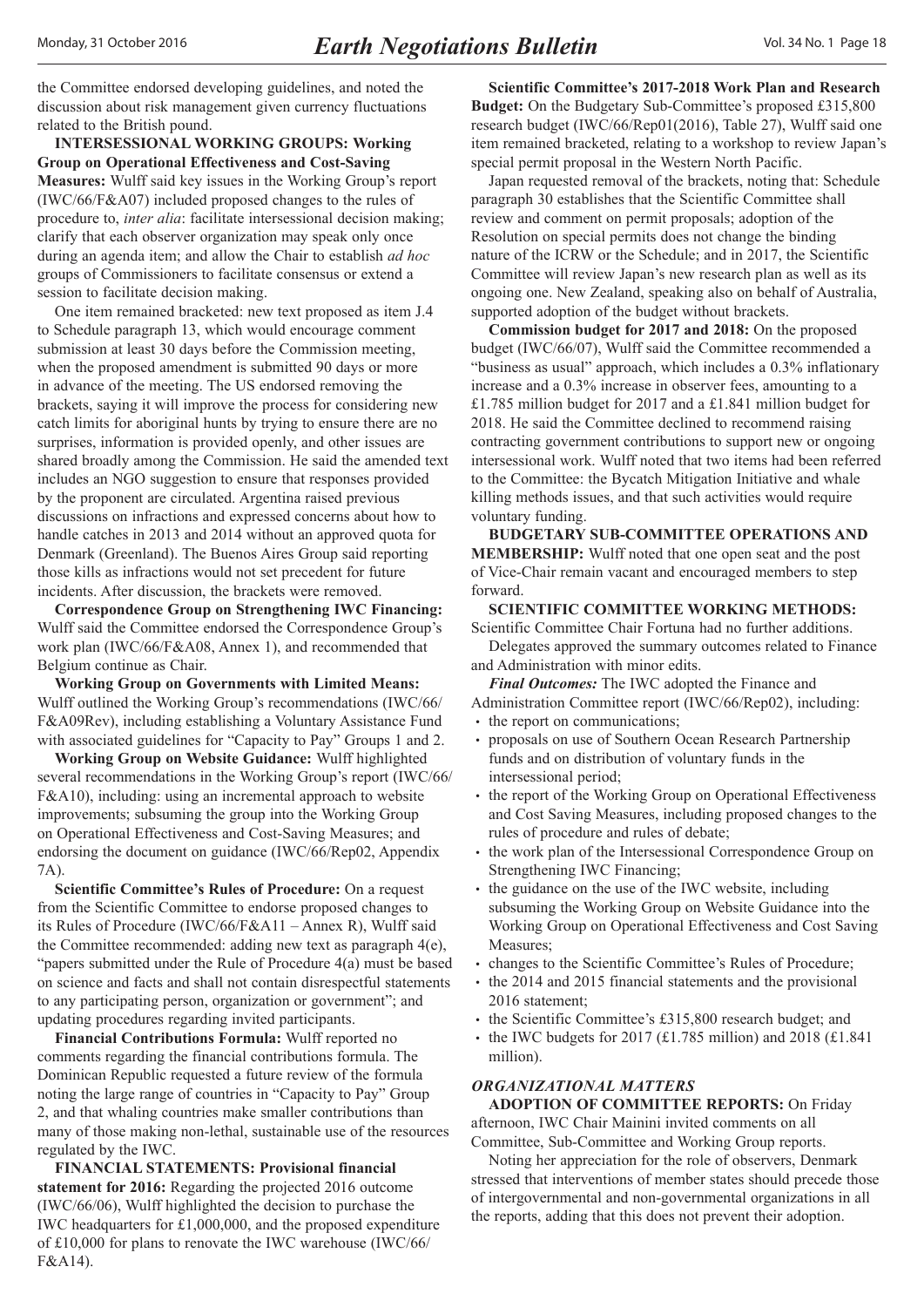<span id="page-18-0"></span>The reports of the Scientific, Conservation, and Finance and Administration Committees, the Infractions, Budgetary, and ASW Sub-Committees, and the WKM&WI Working Group were adopted without further comments, with IWC Chair Mainini noting that their smooth adoption portrays the hard work done.

**ELECTION OF OFFICERS:** Delegates elected Joji Morishita (Japan) as IWC Chair and Andrej Bibič (Slovenia) as Vice-Chair.

**BUREAU MEMBERSHIP:** Australia, Argentina, and St. Lucia were elected to the Bureau, bringing total membership to seven, including: the Chair, Vice-Chair, Chair of the Finance and Administration Committee (the US), Brazil, as the IWC-67 host, and the three elected members.

Delegates elected Bruno Mainini (Switzerland) as the ASW Sub-Committee Chair, and Herman Oosthuizen (South Africa) as the WKM&WI Working Group Chair.

**FUTURE MEETINGS:** On Monday, Kenya announced his country's offer to host the Scientific Committee meeting in 2018. On Friday, delegates approved the next Scientific Committee meetings to be held in May 2017 in Bled, Slovenia, and in Kenya in 2018. Brazil presented a short video highlighting the IWC-67 venue in the state of Bahía, Brazil, in 2018.

**OTHER MATTERS:** Chair Mainini announced an unofficial intervention by Belgium and Luxembourg: a contest for the best whale-themed tie. To ensure gender balance, only female delegates and observers were eligible to vote on 12 photos showing only the ties projected on the screen. IWC Executive Secretary Brockington tallied the vote and announced Hideki Moronuki (Japan) was the winner.

# *CLOSING PLENARY*

On Friday afternoon, Chair Mainini introduced the summary of main outcomes, decisions and required actions from IWC-66 (IWC/66/Main Outcomes v.2).

Australia, supported by the US, called for broader discussion on establishing an Intersessional Working Group on the Way Forward so as not to exclusively focus on whaling. Australia reminded participants that the CMP Fund was voluntary. On safety at sea, New Zealand proposed language to reflect that IWC members reaffirmed the strength of the existing legal instruments to address legal issues at sea.

Several countries expressed support and appreciation for Slovenia as the IWC-66 host. Chair Mainini closed IWC-66 at 4:00 pm.

# **A BRIEF ANALYSIS OF IWC-66**

*May you build a ladder to the stars*

# *And climb on every rung*

*May you stay forever young –* Bob Dylan, *"Forever Young"* A quotation from Bob Dylan, this year's winner of the Nobel Prize in Literature, seemed a surprising coda to the defeat of a proposal to establish a South Atlantic Whale Sanctuary. Proposed and rejected at every IWC meeting for the last 15 years, the outcome at the 66th session of the International Whaling Commission (IWC-66) was no different. Yet, one of the co-sponsors of this proposal, whose country will host the next IWC meeting, expressed optimism that the Commissioners could "stay forever young" when reconsidering the sanctuary proposal at IWC-67. This hopeful tone was in sharp contrast to the statement also heard at IWC-66, "Privileged people living in their ivory towers will never be able to understand the poor," exemplifying the often polarized nature of the negotiations. Still, as most participants noted, the Commission, on its 70th anniversary, is "finally growing up"―albeit at a slower pace

than many would wish―and many remarked that the working environment during IWC-66 has been less entrenched and far more constructive than in the past.

This brief analysis will consider the main achievements of IWC-66, as well as the impasses and competing pressures likely to shape the future path of the Commission.

#### *HISTORY REPEATED?*

*Praise be to Nero's Neptune, the Titanic sails at dawn Everybody's shouting, "Which side are you on?!" –* Bob Dylan, *"Desolation Row"*

The atmosphere of increased mutual trust and willingness to cooperate, including friendlier language than in previous meetings, was a necessary precondition to avoid past stalemates. The Commission tackled an extensive agenda, which presented ways to move forward, including an elaborated proposal for the establishment of the aforementioned South Atlantic Whale Sanctuary and the opportunity to prevent the second cetacean extinction within a decade. Nevertheless, the "whale in the room" was still present, namely the deep dichotomy between those who advocate for the sustainable utilization of whales and those who insist on total protection.

Traditionally, many pro-whaling nations have proposed to lift the moratorium and abolish the current sanctuaries, arguing that these restrictions represent a breach with the Convention's objective "to provide for the optimum utilization of whale resources." In addition, support for the continuation of whaling appears to stem from concern for national sovereignty, with whaling being associated with cultural and traditional values. In contrast, anti-whaling nations express concern that despite the moratorium, catches have continued in significant numbers, particularly through special permit (scientific) whaling. Antiwhaling nations also cite animal welfare concerns, rejecting the taking of intelligent and social large mammal species, and arguing it is impossible to kill whales humanely.

# *ACHIEVEMENTS FOR ALL…*

*Lot of water under the bridge, lot of other stuff too Don't get up gentlemen, I'm only passing through – Bob* Dylan, *"Things Have Changed"*

The 66th meeting of the Commission, which attracted more participants than any other in the past, marked a lot of "firsts." It was the first time that cooperation with other organizations was tackled as a separate agenda item. It was the first time that small cetaceans were directly addressed, with documents being adopted on their conservation. For the first time, the IWC initiated a process to review its own effectiveness. It was also the first time that human rights were discussed in the context of Aboriginal Subsistence Whaling. And, for the first time, NGOs were allowed to attend, and even speak, at informal drafting meetings.

All agenda items on unintended anthropogenic threats as well as welfare issues proved to be not particularly controversial, allowing for substantive, important progress and an overall sense of achievement. The astounding amount of work done by the IWC's Scientific and Conservation Committees regarding, among others, bycatch, ship strikes, pollution, anthropogenic sound, entanglement, and strandings, leaves ample space for optimism. Addressing some of these issues not only allows for genuine successes concerning whale conservation, but can also go a long way to building mutual trust. After all, estimates from various sources reveal that worldwide, hundreds of thousands of cetaceans die each year as bycatch or from entanglement. Minimizing these threats is in the best interest of both the "antiwhaling" bloc that focuses on total protection of cetaceans and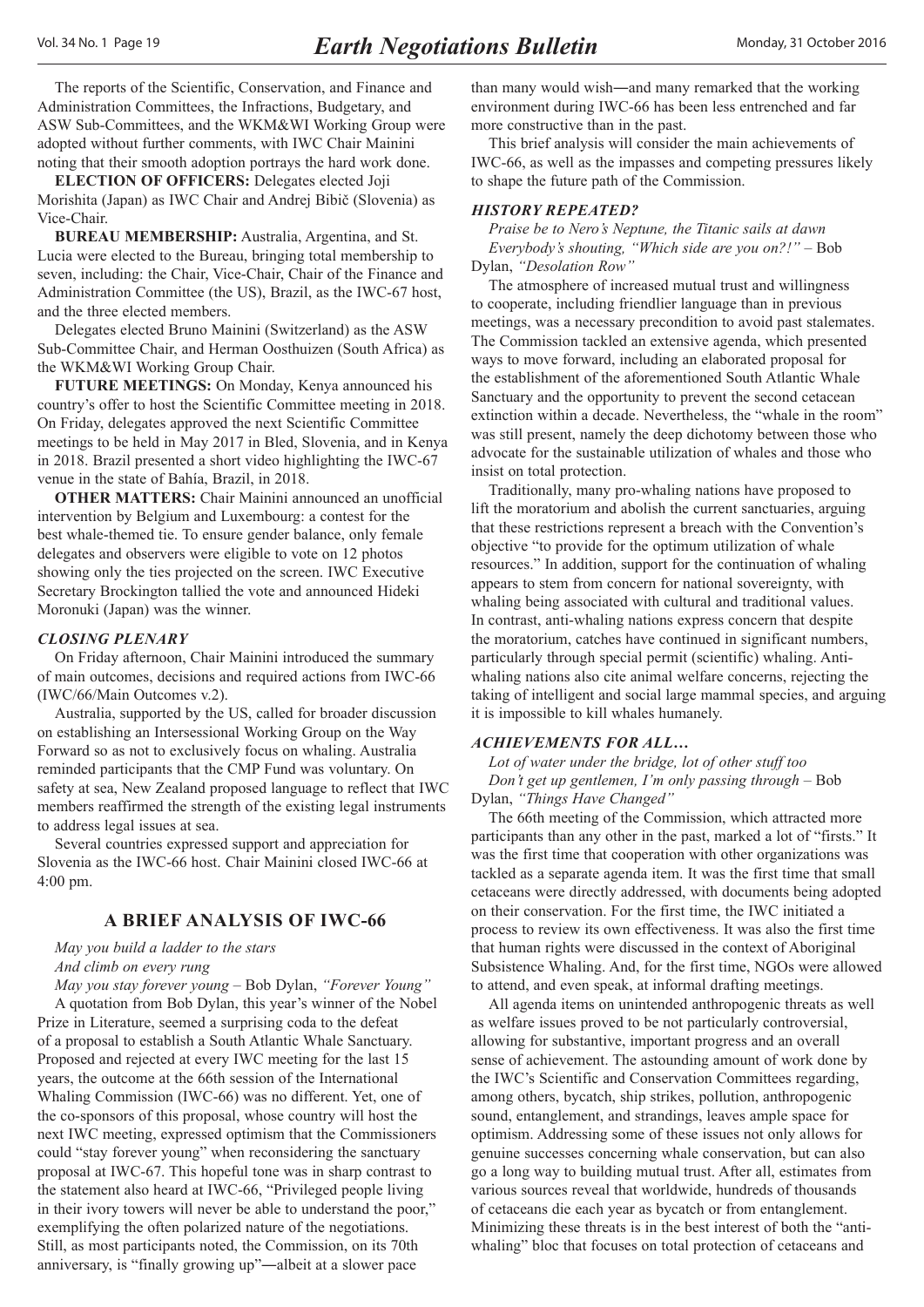the "pro-whaling" one, whose interest in sustainably using the resource requires healthy populations. Therefore, the endorsement by the IWC of the Bycatch Initiative was unequivocally hailed as a success by both pro and anti-whaling Commissioners.

Bycatch is especially relevant to small cetaceans, yet they remain controversial in the IWC context, as some members opine that they fall outside the IWC's mandate. A few pro-whaling Commissioners continue to insist on an exclusive focus on large whales instead of all cetaceans, while others say that what should simply be a biological question has become a political one. The controversy stems from Convention text which mentions "whales," rather than "cetaceans."

Despite the different views, consensus was not blocked on the resolution on the critically endangered vaquita, a small porpoise that lives solely in the Gulf of California, Mexico, and which is on the verge of extinction (fewer than 59 vaquitas remain), mainly because of entanglement in illegal fishing gear. As the species may not be saved despite these measures, the adopted resolution can be seen as a symbolic gesture, portraying the Commission's commitment to trying to prevent the second small cetacean extinction in the last decade, after the loss of the baiji, a freshwater dolphin from the Yangtze River in China. The Conservation Management Plan for the Franciscana dolphin, endorsed at this meeting, can be seen in the same light.

The resolution on enhancing the effectiveness of the IWC, which was adopted by consensus, was another "first." It creates a process for a comprehensive, independent review of the Commission's institutional and governance arrangements, establishing a balanced Steering Group, which will select a panel to conduct the review during the intersessional period. The delicate balance was achieved only after an amendment to the preambular paragraphs, recognizing that there are different views concerning the priority of the IWC's objectives and mandates due to different positions on whales and whaling. Nevertheless, participants agreed it constitutes an important step in the right direction.

Work under the Aboriginal Subsistence Whaling Sub-Committee was also groundbreaking compared to the IWC's previous practice. Building on the 2015 Expert Workshop on Aboriginal Subsistence Whaling, held in Greenland, international human rights law found its way into the Commission's agenda, and consideration of indigenous peoples' rights will now influence future decisions of the IWC, thus keeping pace with other multilateral environmental agreements.

Finally, cooperation with other organizations, including the International Maritime Organization, was also tackled, with the vast majority of IWC Commissioners agreeing that the Commission cannot operate in a vacuum in an increasingly complex and interrelated international environmental governance arena.

#### *…AND ACHIEVEMENTS FOR SOME*

*You were flyin' too high, for my little old sky I'm movin' on –* Hank Snow,*"I'm Movin' On"* (Bob Dylan cover)

Despite the formation of small drafting groups, which allowed for informal, more flexible discussions, promoting mutual understanding and attempting convergence of opinions, decisions on a number of issues were still taken by a vote, which some participants thought continued a divisive practice that should be replaced by consensus.

The heated topic of whaling under special permit, the subject of a 2014 decision by the International Court of Justice, was expected to be controversial. It was discussed under various

agenda items, including the proposed resolution on a related review process, which aims to establish a working group to consider the recommendations of the Scientific Committee regarding all special permit programmes to allow adequate time for meaningful considerations. Not surprisingly, some Commissioners disagreed with the review process, noting it further restricts contracting governments' rights under Article VIII of the Convention, which states that countries are permitted to kill whales for scientific research purposes, giving responsibility for setting and regulating these catches to individual governments.

Even the proposed resolution on the creation of a fund to strengthen the capacity of governments of limited means to participate in the work of the IWC led to heated discussions. While many developing countries passionately underscored their right to equal participation, and others stressed their commitment to the concept, the issue turned out to be contentious. Several countries voiced objections, citing Article III (5) of the Convention, which states that governments have to pay their own costs for participation in the IWC. Another concern was who would be eligible for financial support, and who would be deciding. Although eventually the resolution was adopted with no opposition, and some affirmative votes emphasized that financial support should focus on the technical and scientific work of the Committee rather than on participation at IWC meetings, the fact that half of those voting opted to abstain suggests that the road towards establishing full trust remains long and winding.

The discussion and adoption of the resolution on cetaceans and ecosystem functioning was regarded by many participants as an exciting agenda item, since it revealed the important and surprising role that whales play in sequestering carbon dioxide, mixing nutrients and providing food to plankton through their fecal plumes, thus increasing primary productivity. Others, however, believed the resolution implies that cetaceans should be granted full protection as a result of these functions and opposed it, stressing that the notion of sustainably using whales should not be disregarded.

#### *IMPASSES*

*There must be some way out of here… There's too much confusion, I can't get no relief –* Bob Dylan, *"All Along the Watchtower"*

Despite the progress made in different areas and the spirit of cooperation compared with previous IWC meetings, the discussions―and decisions―on a number of topics left some participants dissatisfied.

The proposed establishment of a South Atlantic Whale Sanctuary was accompanied by a management plan, which, according to its proponents, could enhance conservation and management activities and coordination, and stimulate non-lethal research, South-South cooperation, education and economic development. However, a number of delegates did not deem the establishment of the sanctuary necessary, underscoring their opposition to the notion of total protection of whales by establishing global sanctuaries. The proposal, which required a three-fourths majority to be adopted, did not receive the necessary number of votes and, thus, will be resubmitted at IWC-67.

The resubmitted resolution on food security also created tensions. Its proponents stressed that marine genetic resources, including cetaceans, can help alleviate hunger in developing countries, while an absolute protection of whales "could have a devastating impact on small pelagic fish." Others stressed that: it is neither possible nor desirable to use cetaceans for hunger reduction; whales are more valuable alive than dead to local communities; food security is only relevant to the IWC's work in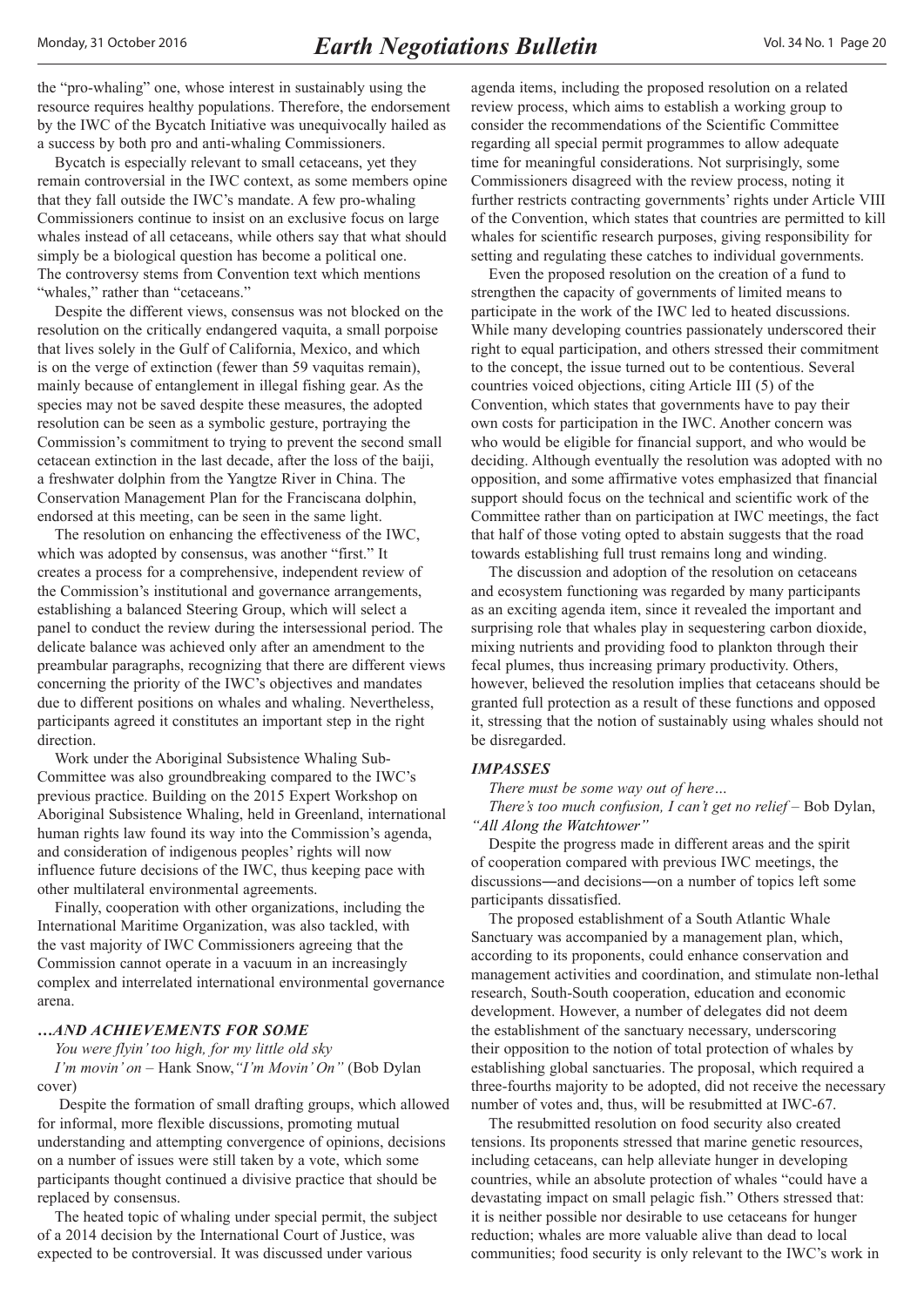<span id="page-20-0"></span>the context of aboriginal whaling; overfishing rather than whales threatens the balance of marine ecosystems; and the FAO is the appropriate forum for discussions on food security.

Notwithstanding the importance of any individual item, the fundamental ideological differences regarding whales and whaling are still at the heart of most of the areas of disagreement, according to many participants. Despite progress, the polarization of discussions, resurfacing of repetitive arguments reiterating well-known positions, and the use of language that can still be considered quite harsh, left the more cynical among the participants believing that nothing has changed and nothing ever will.

# *AND THE WAY AHEAD…*

*Come gather 'round people, wherever you roam And admit that the waters around you have grown…–* Bob Dylan, *"The Times They Are A-Changin'"*

In spite of these setbacks, a careful look at the IWC-66 proceedings shows that there has been progress and much has changed in the past few years. In addition to the aforementioned accomplishments, the IWC has also taken significant steps to ensure increased involvement in and transparency of the process.

For the first time in IWC history, NGOs were allowed to participate both intersessionally and during the meeting, taking active part in all the scheduled activities. Furthermore, several participants expressed their appreciation of the presence of an independent reporting service, believing that this further moves the Commission away from a secretive, secluded environment and is in the best interest of all parties.

While many Commissioners seem to think that it would be more productive to focus on non-controversial opportunities, such as unintended anthropogenic threats, which can go a long way regarding whale preservation, others still hold the opinion that fundamental differences need to be addressed.

To that end, under the agenda item titled "The IWC in the future," Japan proposed starting an open-ended, online consultation forum that would try to engage participants in a frank discussion of the major dichotomies. While all agreed that this was an interesting concept, some expressed skepticism, given the polarized nature of the initial positions, even on the question of which issues should be addressed in such a consultation. In the end, the proposal was not adopted. Instead, an informal consultation process will occur intersessionally and the issue will be discussed again at IWC-67.

In light of this development, many think that the appointment of veteran and experienced Commissioner Joji Morishita, who tabled the aforementioned proposal, as IWC Chair for the next biennium can provide the momentum necessary for a push to the admittedly herculean task of finding some degree of convergence regarding deeply divergent cultural and ethical beliefs. It remains to be seen if the IWC's move toward greater transparency, effectiveness and willingness to tackle emerging direct and indirect threats to cetaceans will provide the necessary environment for both the "pro-" and "anti-whaling" countries to solve their fundamental differences or, at least, work together on issues they can agree on to assure cetaceans' long-term viability.

# **UPCOMING MEETINGS**

**International Coral Reef Initiative General Meeting:** This meeting will address the degradation of coral reefs and related ecosystems around the world, including discussion of: the status of coral reefs; the impacts of climate change on coral reefs; coral bleaching; and initiatives in the Indian Ocean region. **dates:** 2-4

November 2016 **location:** Paris, France **contact:** Francis Staub, Coordinator **email:** fstaub@icriforum.org **www:** [http://www.](http://www.icriforum.org) [icriforum.org](http://www.icriforum.org) 

**CMS Standing Committee:** The 45th meeting of the Standing Committee of the Convention on the Conservation of Migratory Species of Wild Animals (CMS) will be preceded by a meeting of the CMS Budget and Finance Sub-Committee on the afternoon of 8 November. **dates:** 9-10 November 2016 **location:** Bonn, Germany **contact:** CMS Secretariat **phone:** +49-228-815-2401 **fax:** +49-228-815-2449 **email:** cms.secretariat@cms.int **www:** [http://www.cms.int/en/news/2015028-dates-45th-meeting-cms](http://www.cms.int/en/news/2015028-dates-45th-meeting-cms-standing-committee)standing-committee

**Scoping of the IPCC Special Report on "Climate Change and Oceans and the Cryosphere":** During this meeting, Intergovernmental Panel on Climate Change members will discuss the outline of the special report. **dates:** 6-9 December 2016 **location:** Monte Carlo, Monaco **contact:** IPCC Secretariat **phone:** +41-22-730-8208/54/84 **fax:** +41-22-730-8025/13 **email:** IPCC-Sec@wmo.int **www:** www.ipcc.ch

**CBD COP 13, COP/MOP 8 to the Cartagena Protocol on Biosafety and COP/MOP 2 to the Nagoya Protocol on Access and Benefit-Sharing:** The thirteenth meeting of the CBD COP, the eighth meeting of the COP serving as the Meeting of the Parties to the Cartagena Protocol on Biosafety (COP/MOP 8), and the second meeting of the COP serving as the Meeting of the Parties to the Nagoya Protocol on Access and Benefitsharing (COP/MOP 2) will be held concurrently. The CBD COP will address, *inter alia*, ecologically or biologically significant marine areas (EBSAs), marine spatial planning, biodiversity and acidification in cold-water areas, marine debris and underwater noise, and biodiversity mainstreaming, including in the fisheries sector. **dates:** 2-17 December 2016 **location:** Cancún, Mexico **contact:** CBD Secretariat **phone:** +1-514-288-2220 **fax:** +1-514-288-6588 **email:** secretariat@cbd.int **www:** https:// www.cbd.int/cop2016

**IWC Aboriginal Subsistence Whaling Management Procedure Workshop:** The initial discussions of this workshop will complete the Revised Management Procedure implementation for North Atlantic common minke whales and lead into the AWMP workshop. **dates:** 16-21 December 2016 **location:** Copenhagen, Denmark **contact:** IWC Secretariat **phone:** +44-1223-233-971 **fax:** +44-1223-232-876 **www:** https://iwc.int

**World Ocean Summit 2017:** This Economist event will be the fourth World Ocean Summit, and will discuss how to finance a sustainable ocean economy, including consideration of the types of investment frameworks and capital necessary to bring the blue economy to scale. **dates:** 22-24 February 2017 **location:** Bali, Indonesia **contact:** Economist Events **email:** oceanspeakers@ economist.com **www:** [http://www.economist.com/events](http://www.economist.com/events-conferences/asia/ocean-summit-2017)[conferences/asia/ocean-summit-2017](http://www.economist.com/events-conferences/asia/ocean-summit-2017)

**BBNJ Prepcom-3:** The third session of the Preparatory Committee (PrepCom-3) on the development of an international legally binding instrument under the United Nations Convention on the Law of the Sea on the conservation and sustainable use of marine biological diversity of areas beyond national jurisdiction (BBNJ) will continue negotiations so as to make substantive recommendations to the UN General Assembly on the elements of a draft text of an international legally binding instrument under the UN Convention on the Law of the Sea (UNCLOS). **dates:** to be confirmed 2017 **location:** UN Headquarters, New York **contact:** UN Division of Oceans and the Law of the Sea (UNDOALOS) **phone:** +1-212-963-3962 **email:** doalos@ un.org **www:** www.un.org/depts/los/biodiversity/prepcom.htm